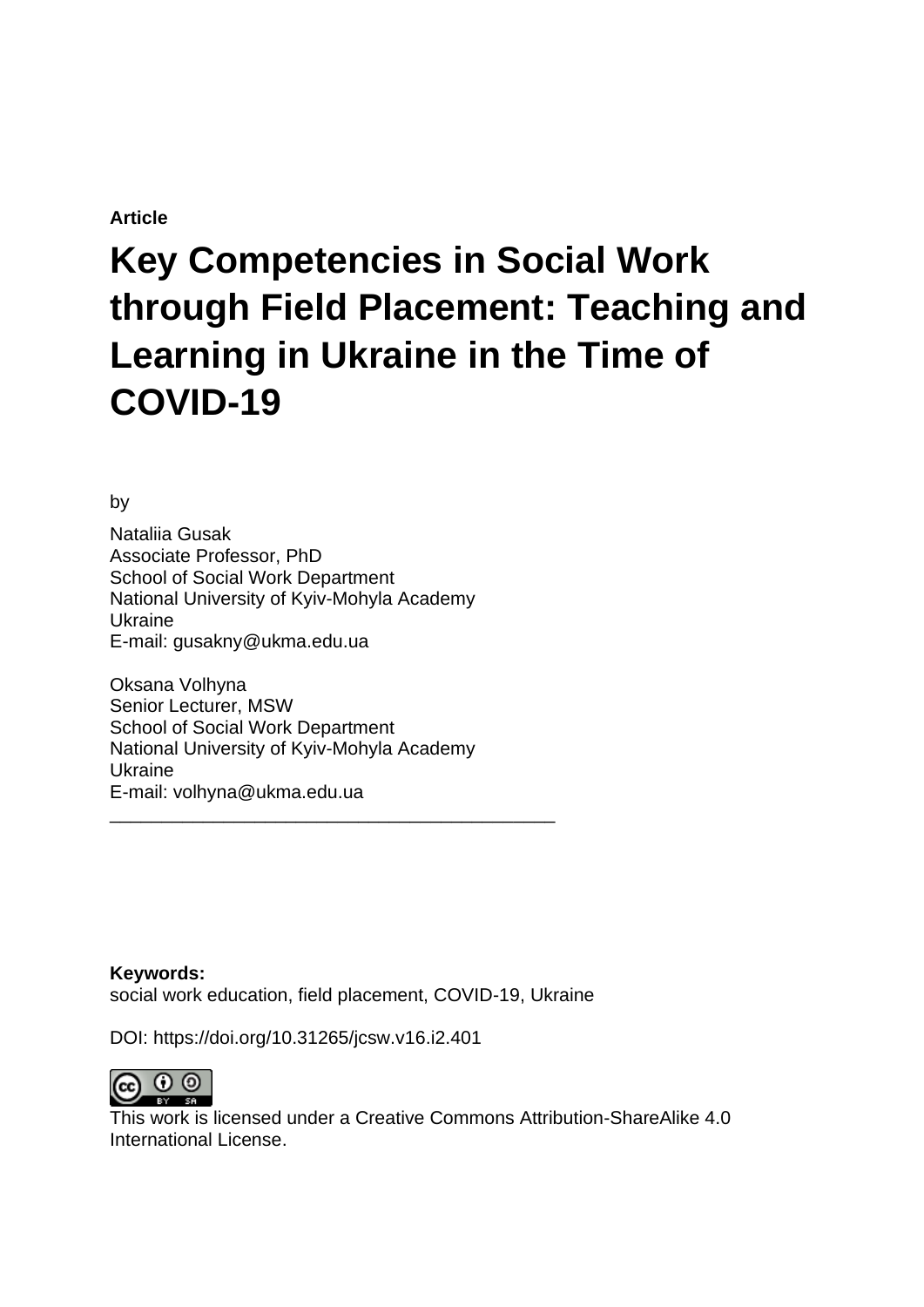# **Abstract**

Field placement is considered a core component of social work education. However, it requires regular personal contacts with individuals, groups and communities. These contacts have been limited in the time of the COVID-19 pandemic. A central question is how to organize field placement during the lockdown to develop key competencies in social work. To answer this question, we employ the students' reports, competency-based self-evaluation tools, students' assessment of the field placement (led by the University's education quality assurance centre) and assessment of students' performance by the field placement supervisors and university instructors. This paper presents the achievements and challenges of teaching and mastering key competencies in social work at the School of Social Work of the National University of Kyiv-Mohyla Academy from different perspectives: students, placement agencies and the University itself. While almost all competencies have been taught and learned, those related to individual casework were the most difficult to achieve. The flexibility of the social work profession is also discussed in this paper. Future social workers should be flexible and meet the people's needs in different contexts, including lockdown. The findings have implications for students, schools of social work and field placement agencies.

*Keywords:* social work education, field placement, COVID-19, Ukraine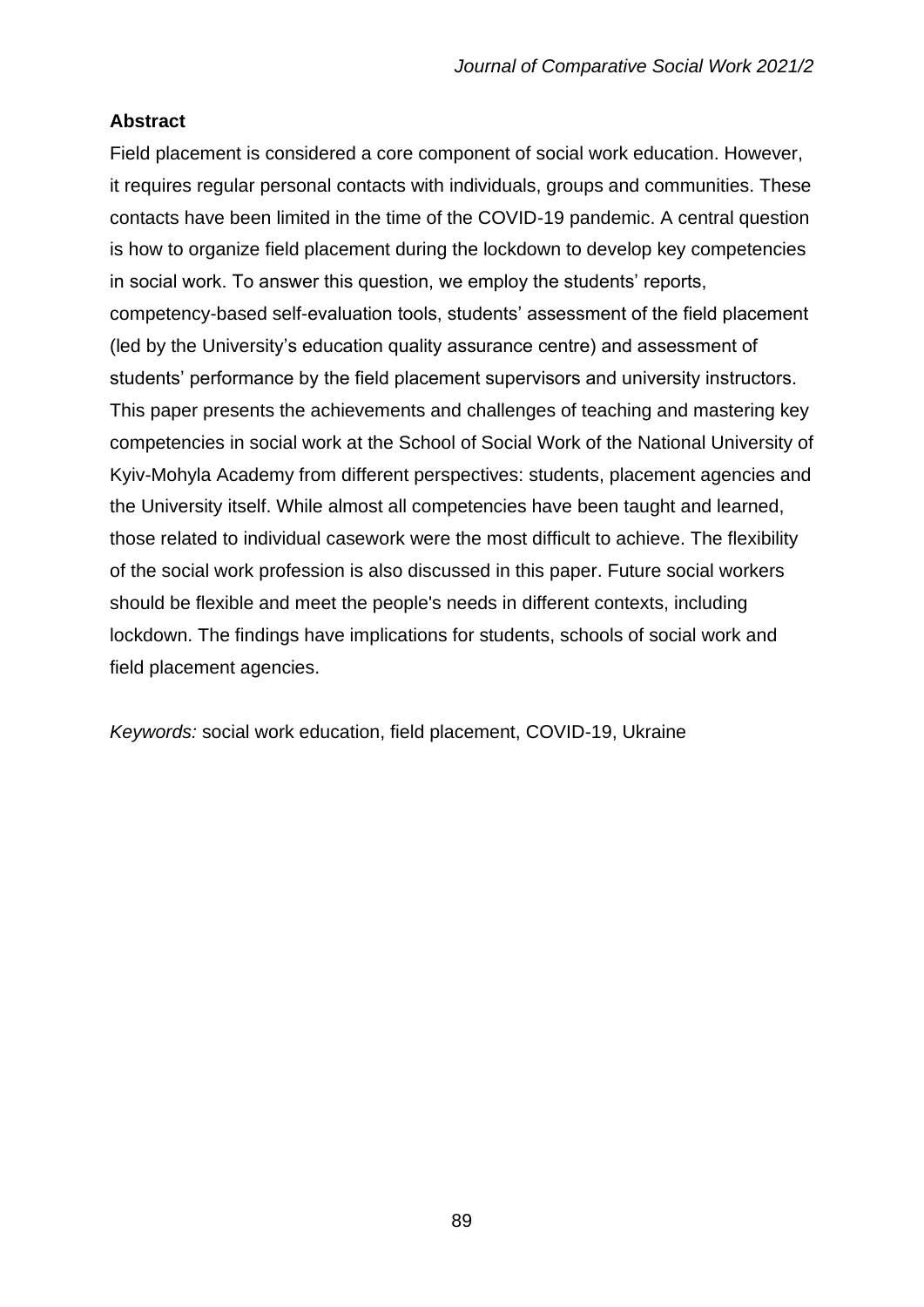# **Introduction**

The COVID-19 pandemic was declared by the World Health Organization on March 11, 2020 (World Health Organization, 2020). The rapid spread of SARS-CoV-2 has required an immediate response from universities to adapt curricula to remote learning. The online format is not new in higher education, and most universities around the world now provide courses online. However, field placement in social work requires personal contacts with clients in order for social workers to develop core competencies. Most certainly, schools of social work faced a lot of challenges with organizing field placements and training.

Due to strict lockdown measures, face-to-face and practice education were suspended (Jonge et al., 2020), and lecturers were required to redesign their courses to fit an online format (Kourgiantakis & Lee, 2020). All courses were provided online by schools of social work in the US, Netherlands, Hungary, Canada, the United Arab Emirates, Greece and Australia. Research data about social work education during the pandemic in other countries remains limited.

Some social work programmes and field settings have employed virtual platforms in order to develop core competencies (Kourgiantakis & Lee, 2020). However, using online platforms and other digital tools has been stressful for lecturers who are used to teaching social work face-to-face. Csoba and Diebel (2020) stress that the majority of field instructors were not ready to apply remote learning instruments to their courses. Additionally, not all universities made digital tools available to lecturers or trained them on how to use these applications. Some instructors were learning by doing without any previous experience. The study by Csoba and Diebel (2020) highlights that the lack of established methodology and protocols to provide online teaching increased uncertainty, and negatively impacted instructors' motivation.

Meanwhile, Mclaughlin et al. (2020) emphasize that the creativity and imagination of field instructors increased from using new tools and approaches to teach future social workers. The field instructors have disrupted traditional classroom pedagogy, and shifted to technologically supported e-learning to minimize interference with the students' education (Azman et al., 2020). These instructors utilized creative solutions, including implementing simulation learning plays (Tortorelli et al., 2021), a volunteer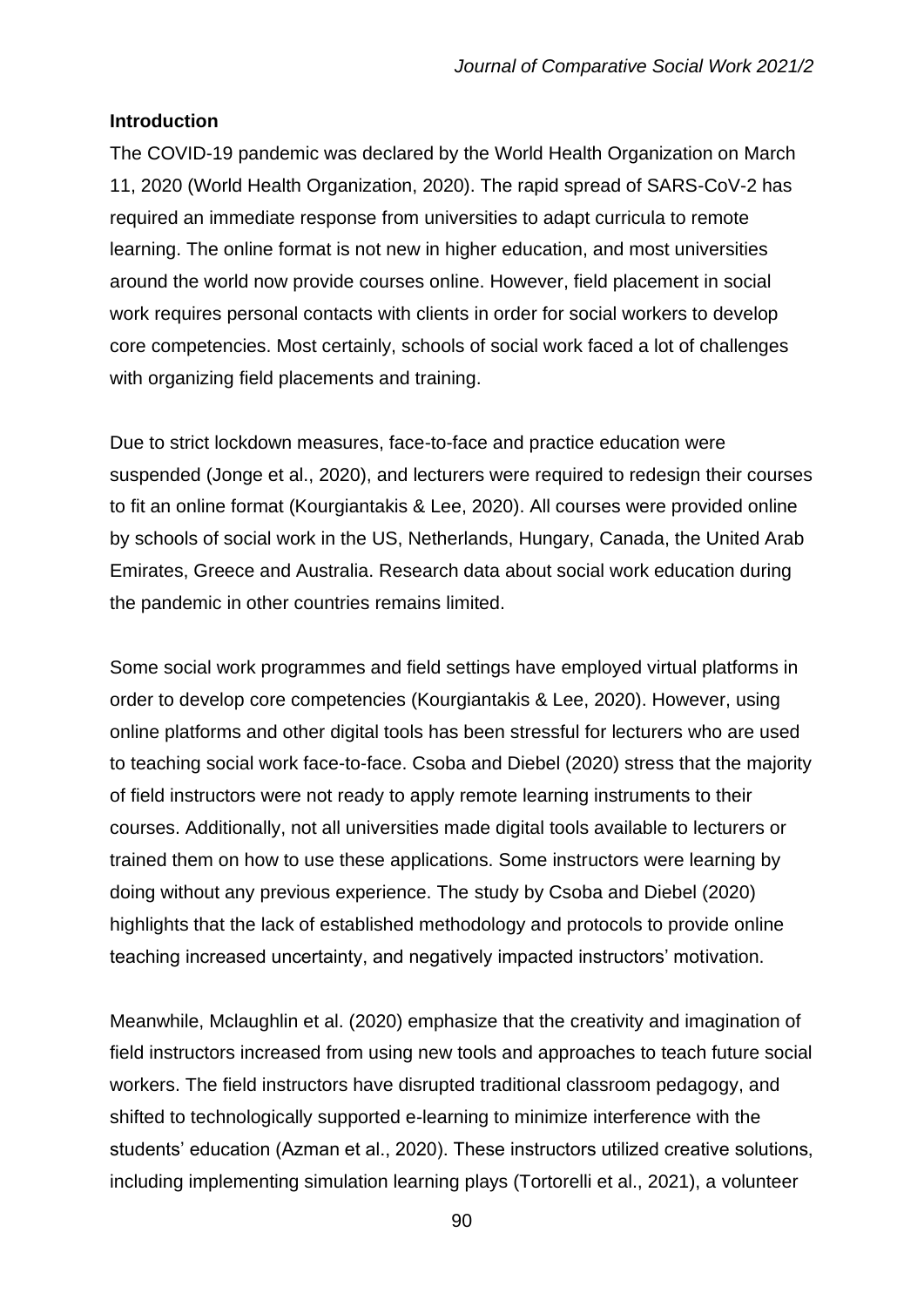call-based companion coordination project that connects social work students with those people in need of social interaction (Morris et al., 2020), a virtual practice Friday, adapted to build social work practice competencies online and a redesigned course on cross-cultural social work practice using simulation-based learning (Kourgiantakis & Lee, 2020).

Several studies also describe students' perceptions of the pandemic. According to the Council of Social Work Education, 81% of social work students in the US indicate that the pandemic has negatively impacted their mental health, whereas 65% reported an impact on their financial security (Kourgiantakis & Lee, 2020). Additionally, some students stated that the altered circumstances triggered their insecurity concerning their studies. It was harder to meet deadlines, and increased uncertainty regarding assessments and fear about the possible delay of classes. Furthermore, Jonge et al. (2020) underscore that students appear to lack sufficient self-reliance, discipline and time management skills to face new circumstances. Additional challenges arose with regard to practice settings that have not been able to involve and supervise students as before, while some were able to offer remote learning plans (Kourgiantakis & Lee, 2020). For example, most social service agencies in Malaysia temporarily ceased operations, with students needing to postpone their field practice until the following academic session. Uncertainty remains as to when agencies might resume normal operations. This has undoubtedly delayed students' progress, as they were unable to finish the required field placement hours for graduating (Azman et al., 2020).

For instance, in order to make obtaining a social work degree feasible during the pandemic, the Australian Association of Social Workers has modified some standards related to field education, and the Australian Council of Heads of Schools of Social Work proposed to review criteria for the programme variation across accredited social work programmes during the pandemic. Proposed variations included: reducing total placement hours by up to 20%, being allowed to complete two indirect practice placements, enabling students to complete placements in their workplace, recognizing the 'non-traditional placements', reducing requirements for individual supervision and students completing work remotely (Clarke & Morley, 2020). Meanwhile, the Council of Social Work Education in the US provided guidance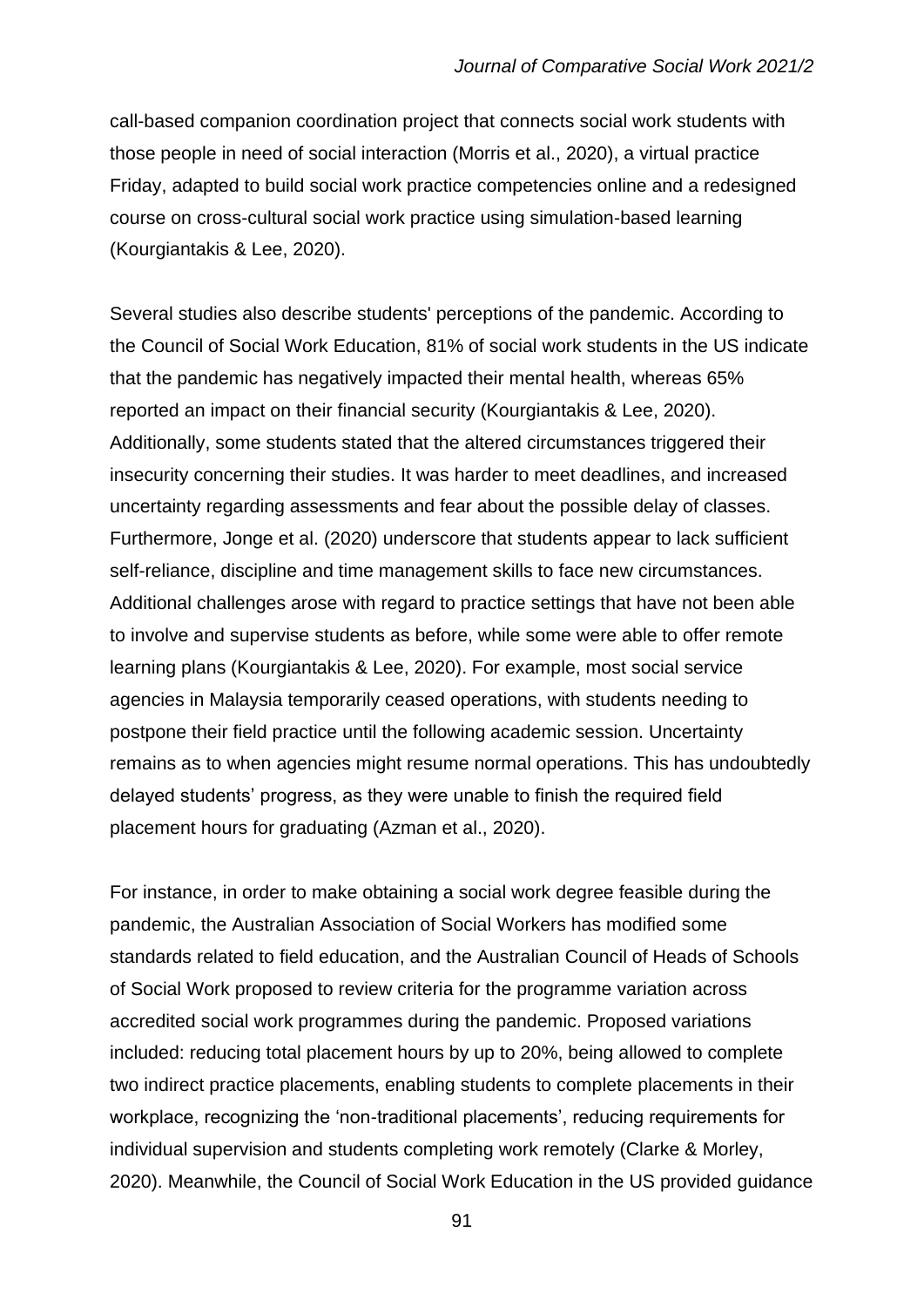on maintaining student safety, reduced the field hour requirements and changed the in-person requirement to include 'remote-based field activity' (Morris et al., 2020, p. 1127).

Conversely, some studies emphasize the positive effects of the pandemic on social work education. According to Csoba and Diebel (2020), the lockdown made it possible to carry out field practice in a wider range of settings. The use of digital tools allowed students to become familiar with locations, institutions and target groups that they had had no or limited access to. Students were able to expand their professional networks and gain a broader range of experience during the online field placement, which will be of significant value to them when looking for jobs after graduation.

The COVID-19 pandemic has required a crisis response that has altered many aspects of social work education. This paper details the response to social work field education under the COVID-19 pandemic by the School of Social Work at the National University of Kyiv-Mohyla Academy in Ukraine.

#### **Background**

Social work is a new profession in Ukraine, and has been practiced for approximately 30 years. The process of its professionalization is still ongoing (Semigina & Boiko, 2014). Nonetheless, there is no national professional association for social workers, nor an official body that regulates social work education and training. In line with educational standards for other professions, national educational standards for social work have been developed and adopted at the national level two years ago (Ministry of Education and Science of Ukraine, 2019).

The site for this study was the National University of Kyiv-Mohyla Academy (NaUKMA) in Kyiv, Ukraine, where the first School of Social Work (SSW) in Ukraine was established in 1994 with support from a range of international projects, universities and nongovernmental organizations from the United Kingdom, Germany, Portugal, Belgium, the US and Canada (Boiko & Kabachenko, 2016).

Currently, SSW NaUKMA has a bachelor (up to 50 students per year) and master (up to 25 students per year) degree programmes. Also, approximately 100 social work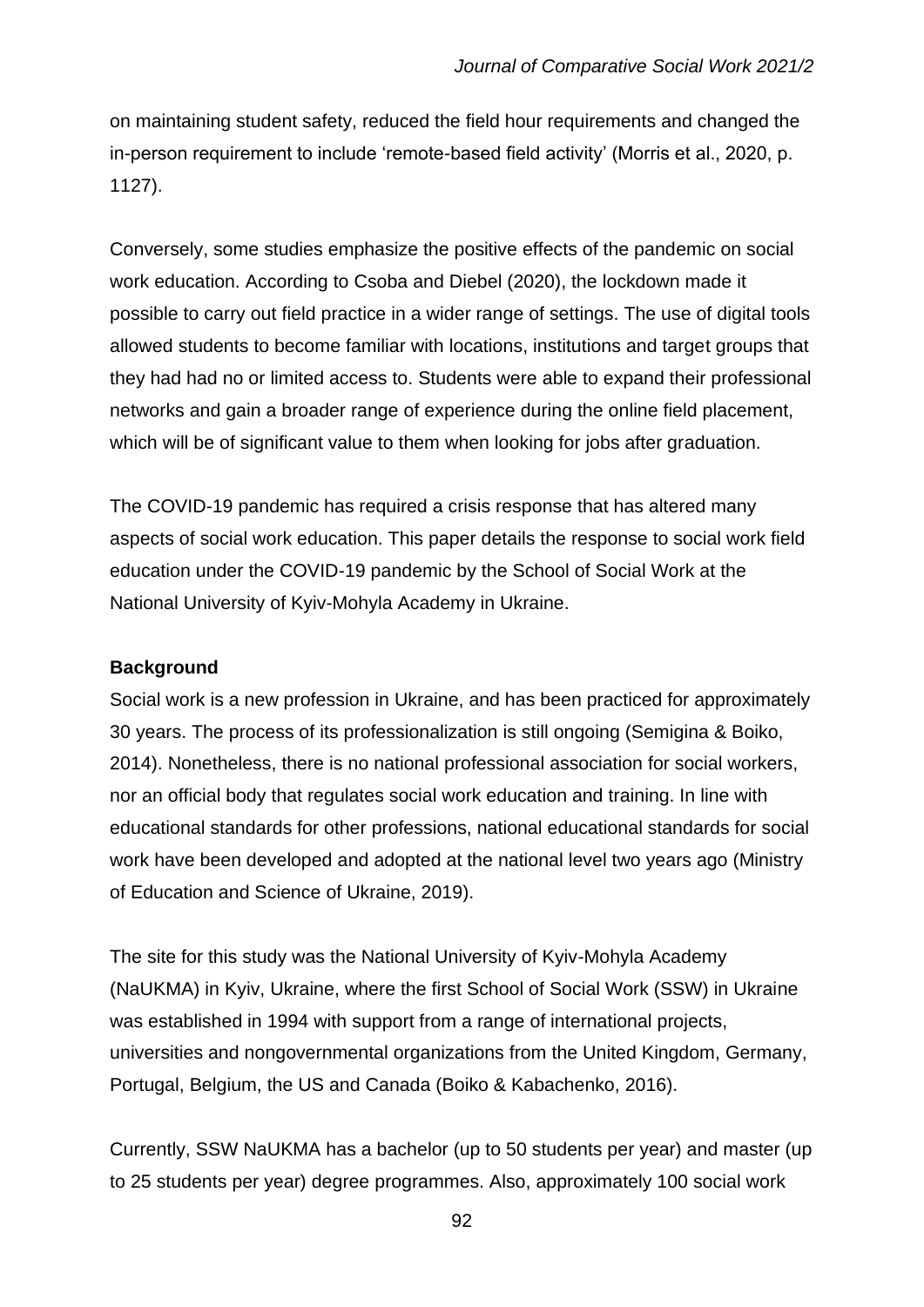practitioners from all over Ukraine attend annual training courses, developed by SSW NaUKMA and proposed to practitioners who do not have a basic education in social work.

Field placement education is the core component for both bachelor's and master's social work programmes (NaUKMA, 2011). According to the curriculum, the bachelor programme includes different types of field placement education and training: introductory practice and practice as a volunteer in the 2nd year of study, field placement education in the 3rd year and during the first semester of the 4th year (NaUKMA, 2020). Introductory practice aims to introduce students with the scope of governmental and non-governmental organizations, providing services to vulnerable populations in Kyiv, their structure and tasks, professional roles of social workers at the individual, group and community levels and different groups of clients in social work. As volunteers, students participate in the activities of different organizations, and provide support in holding events for different groups of clients.

The purpose of field placement education is twofold: to acquaint students with their future profession and to develop key competencies for social work practice. Once a week, students visit the field service provider in Kyiv for six hours. Also, once a week, there is a regular class with university instructors called 'doradnyctvo' (i.e. advisory session), in which students discuss their experience and work on competency development.

For the field placement education, students can choose among a variety of organizations providing services to vulnerable populations in Kyiv. The SSW has formal agreements with more than 50 social service providers. University instructors organize annual meetings with field placement supervisors to help develop a common understanding of competencies, and discuss potential challenges for field placement education and training. Besides, university instructors have regular meetings with field placement supervisors. Traditionally, most field supervisors are SSW alumni who help the School of Social Work to transfer knowledge.

The COVID-19 pandemic has significantly changed the format of field placement education. The University was forced to adapt all courses to online teaching for two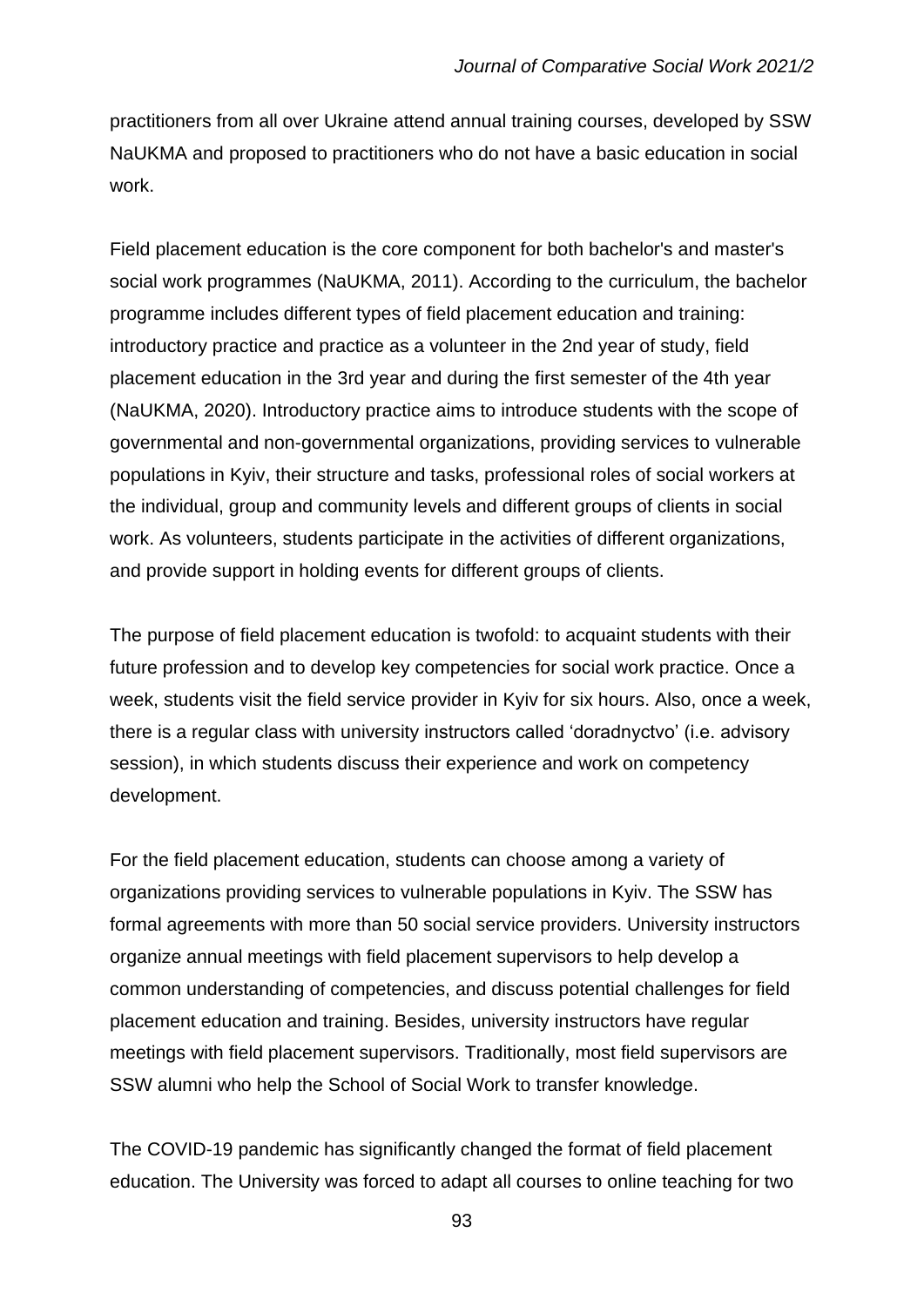weeks in March 2020, and upload all materials to the newly established DistEdu online platform. Even so, numerous service providers were closed until further notice, and were not able to work with students, even online. Only 13 organizations out of the 50 SSW partners agreed to continue working with students to develop key social work competencies. Those agencies included the Ukrainian Red Cross Society, the Charitable Organization 'Dzherela', the All-Ukrainian Union of Combatants 'Pobratymy', the International Charitable Foundation 'Jewish Hesed "Bnei Azriel"', the All-Ukrainian non-governmental organization 'Convictus', the SOS Children's Villages Ukraine, A21 Ukraine, the All-Ukrainian Public Association 'National Assembly of Persons with Disabilities of Ukraine', Eleos Ukraine, the Charitable Foundation 'Lifelover', Teenergizer, the Charitable Foundation 'ROKADA' and the National Children's Council.

This study aims to explore how the field placement education was organized during the lockdown to develop key competencies in social work. More specifically, 1) What are the institutional challenges and innovations in field placement organizing? 2) How well did social work students master key competencies?

#### **Methods**

This case study was employed to present an in-depth understanding of innovation in social work practice education in the context of the pandemic lockdown (Aberdeen, 2009). The study site is the SSW NaUKMA, with the study covering the period from early March 2020 to March 2021, capturing the period of lockdown and online education at the University.

The data set analysed for this study consists of students' reports, competency-based self-assessment, students' assessment of the field placement (led by the University's education quality assurance centre) and the assessment of students' performance by the field placement supervisors and university's instructors. Only social work students (class of 2021 and 2022) were eligible to participate in the study. The University instructor invited students to participate in the study, fill out a self-evaluation questionnaire and participate in an anonymous university survey. Those who agreed to participate in the case study consented to having their reports used in the analysis.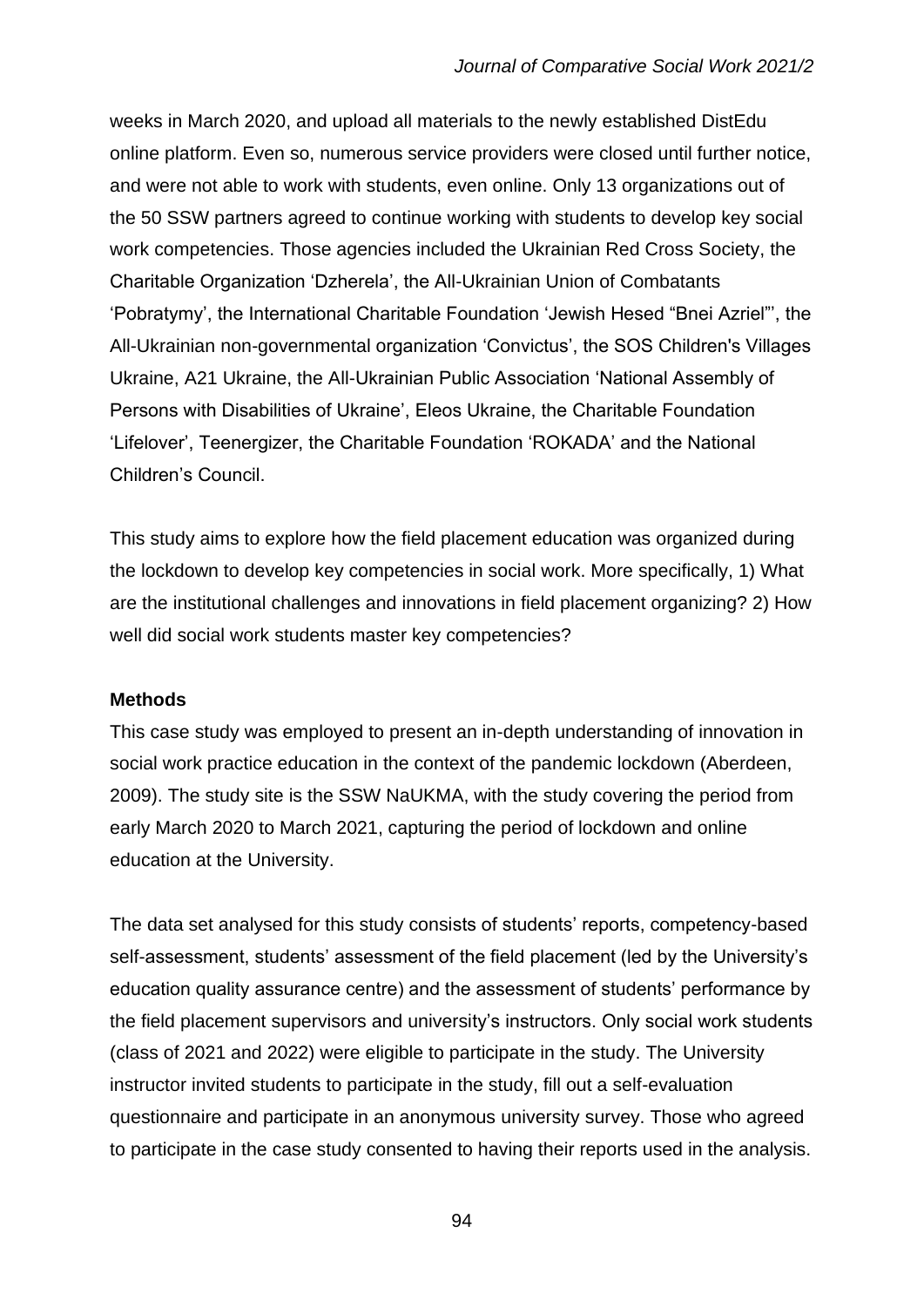Field placement supervisors verbalized informed consent, and were interviewed by phone.

Data on course organizing were collected from phone interviews with field placement supervisors (n=13), and from an anonymous student survey (n=23). Field placement supervisors had to meet the following requirements: to be field placement supervisors for SSW students and to express consent to participate in the study. They answered questions concerning achievements and challenges they experienced during the field placement. The anonymous student survey was led by the University's education quality assurance centre. Only five questions from this survey were included in the analysis: (1) Was remote learning comfortable? (2) Did the field instructor apply a variety of learning instruments? (3) Did the field instructor employ the available options of the DistEdu platform? (4) What did students like about the course? (5) What changes did students suggest?

Data on mastering key competencies were collected from the student's final reports and self-assessment of their competencies at the beginning and end of field placement education. In their report, students described their field placement and tasks, and provided feedback regarding the mastery of key social work competencies. The self-assessment employed a competency-based self-evaluation questionnaire (Table 1). All 53 students assessed their competencies at the beginning and end of field placement education (class of 2021 - at the end of the course and the class of 2022 - after two semesters). However, only 43 of them expressed their consent to participate in the study. Therefore, the analysis is focused on the 43 students who expressed their consent to participate.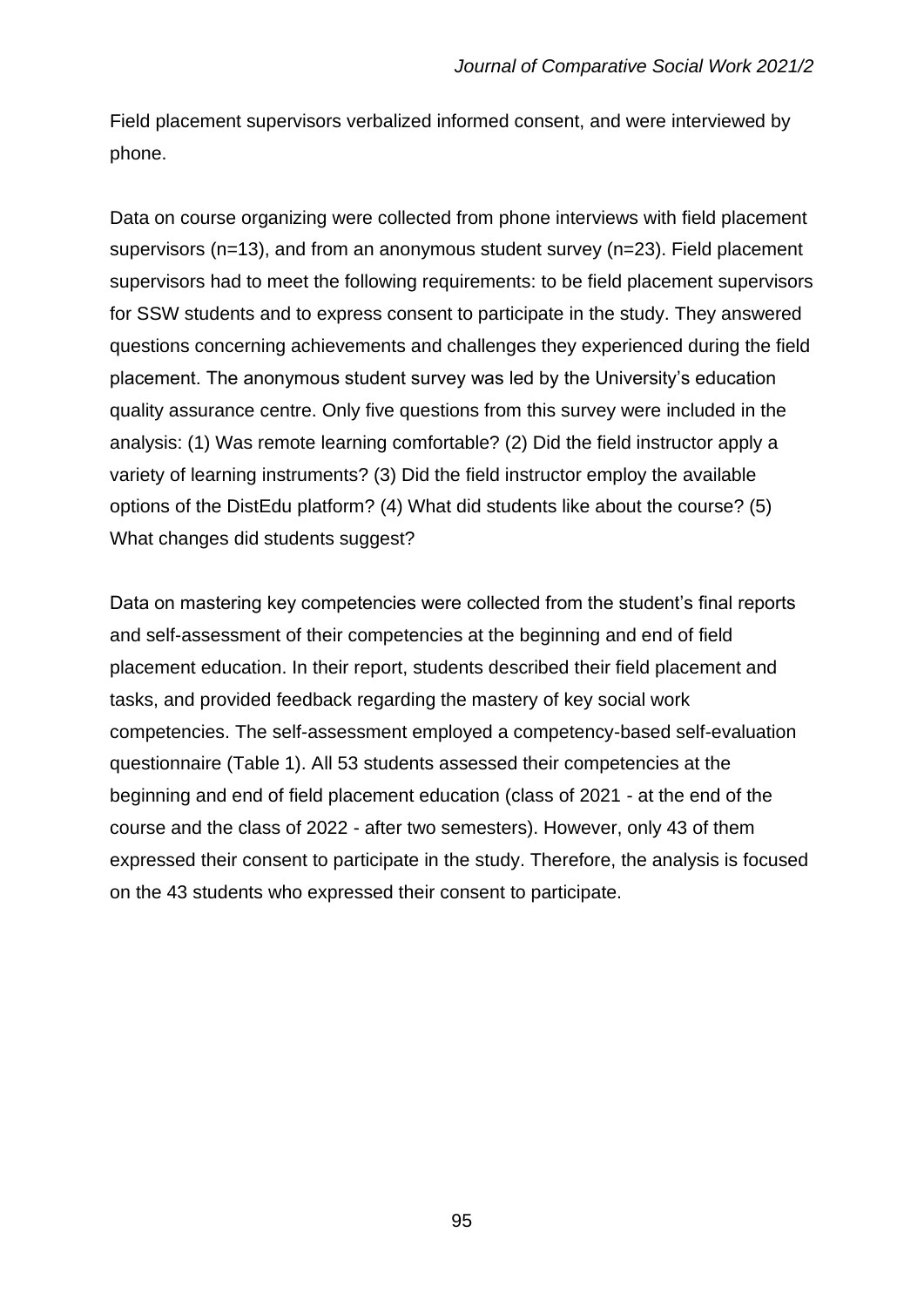# **Table 1**

*Key competencies (KC) for bachelor of social work* 

- KC 1: Demonstrate Ethical and Professional Behaviour
- KC 2: Engage Diversity and Difference in Practice
- KC 3: Advance Human Rights and Social, Economic and Environmental Justice
- KC 4: Engage with individuals, families, groups, organizations and communities
- KC 5: Assess individuals, families, groups, organizations and communities

KC 6: Intervene with individuals, families, groups, organizations and communities

KC 7: Evaluate practice with individuals, families, groups, organizations and communities

KC 8: Knowledge and understanding of the social protection system and social services

*Source*: NaUKMA. (2020). *Educational programme in social work for bachelor level* (Order No. 2.2).

All data was collected in Ukrainian. After all the interviews were transcribed, reports and answers from the survey and a self-administered questionnaire were uploaded and anonymized. The data was translated verbatim into English, and translated back into Ukrainian to validate the accuracy of translation.

Theoretical foundations in analysing and discussing the student self-evaluations on mastering key competencies employ a competency-based approach (Shepard & Wahle, 1981). On the one hand, students must develop professional competency, and be able to apply multiple competencies in a variety of practice situations (Poulin & Matis, 2019). On the other hand, faculty are increasing their use of various tools to provide opportunities to develop practice skills (Phillips, 2011).

For analysis, the authors used the five steps of the thematic framework approach: familiarization with the data, developing a coding scheme based on the themes in the data indexing, in which the coding framework is systematically applied to the dataset, charting, whereby the data is rearranged according to its thematic content, and mapping and interpretation, a process of exploring the relationships between the codes (Braun & Clarke, 2006). The data about key competencies in social work were compared at the base and end lines and complemented with students' and field placement supervisor's feedback.

# **Result**

The study population included 43 bachelor students (18 - class of 2021, 25 - class of 2022 aged 19-20 years, 6 males, 37 female) and 13 field placement supervisors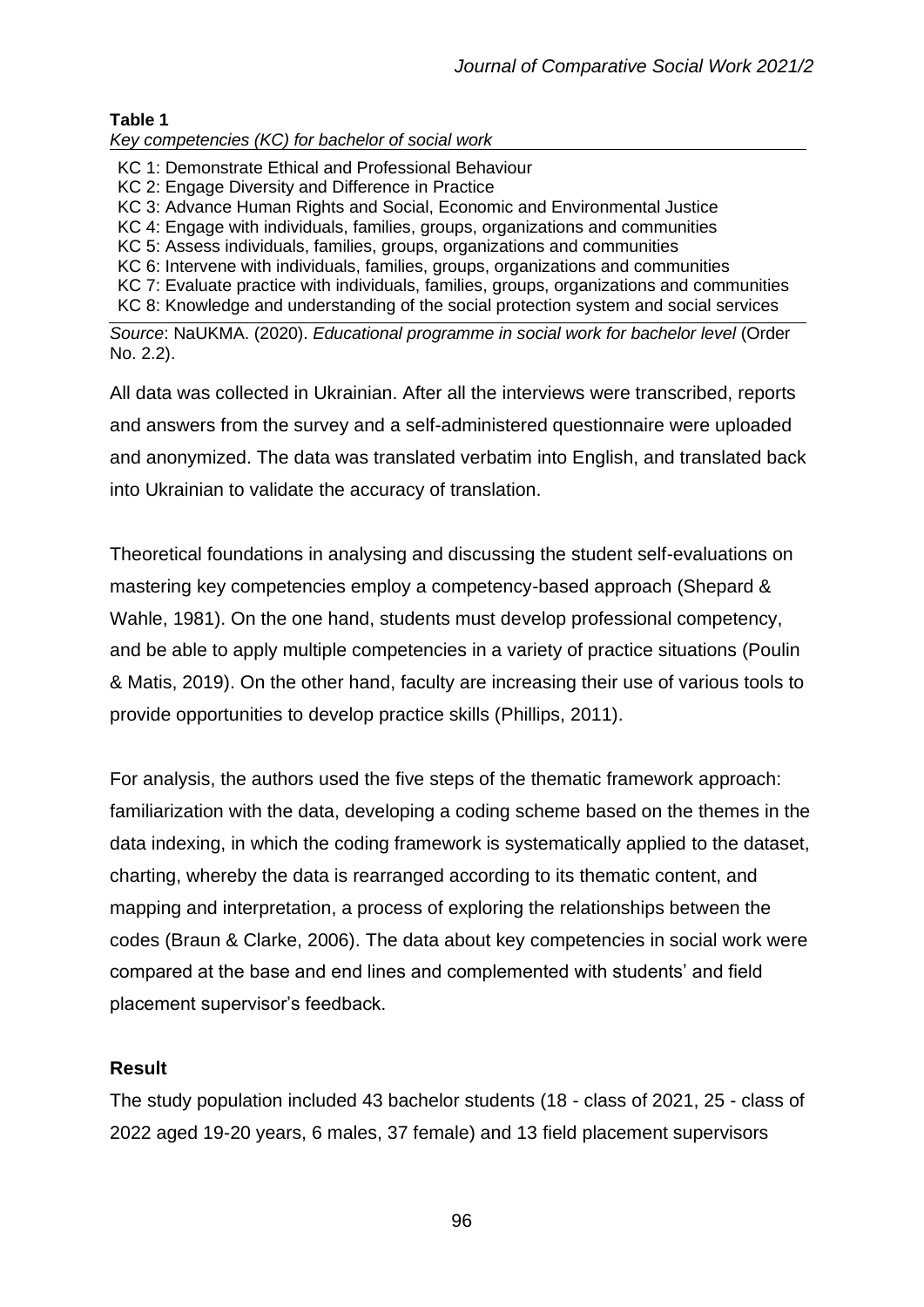(eight of them are SSW NaUKMA alumni), who are the key informants for this case study.

During the initial peak of the COVID-19 pandemic, all instructors were required to adapt their courses for teaching online. At the beginning of the summer trimester (additional time for the spring semester that lasts seven weeks and starts in May), 18 bachelor social work students (class of 2021) had already finished about 28 weeks of face-to-face field placement education. An additional 21 weeks of practice were required to fulfil the curricula requirements. Therefore, it was necessary to quickly adapt the field placement to the new circumstances. Additionally, 35 bachelor social work students (class of 2022) have delayed their practice education until September 2021, and started it online due to the ongoing pandemic. Bachelor social work students, university instructors and field placement supervisors met challenges regarding field placement organizing in new circumstances in achieving the primary task - to develop social work competencies.

Below, we will analyse the results of teaching/courses delivery as a result of the pandemic in three domains: (1) institutional challenges, (2) core competencies in students, and (3) mastery of competencies.

#### *Field Placement Organization*

#### *University policies and transition to online education*

At the beginning of the quarantine, there was a period of confusion and uncertainty, as nobody had a clear understanding of the duration of the quarantine restrictions. According to the NaUKMA order (March 12, 2020), face-to-face education was suspended and all courses were to be provided online until further notice. At the beginning of the pandemic, there was a possibility to apply for programme changes, and some courses were allowed to be postponed until the following year. However, those courses that had already started, including SSW field placement, had to be finished.

During the first two weeks of the lockdown, classes were held via ZOOM or Ms Teams platforms. There were not enough licensed accounts, and some lecturers had never used these tools before. Instead, the University suggested teaching all courses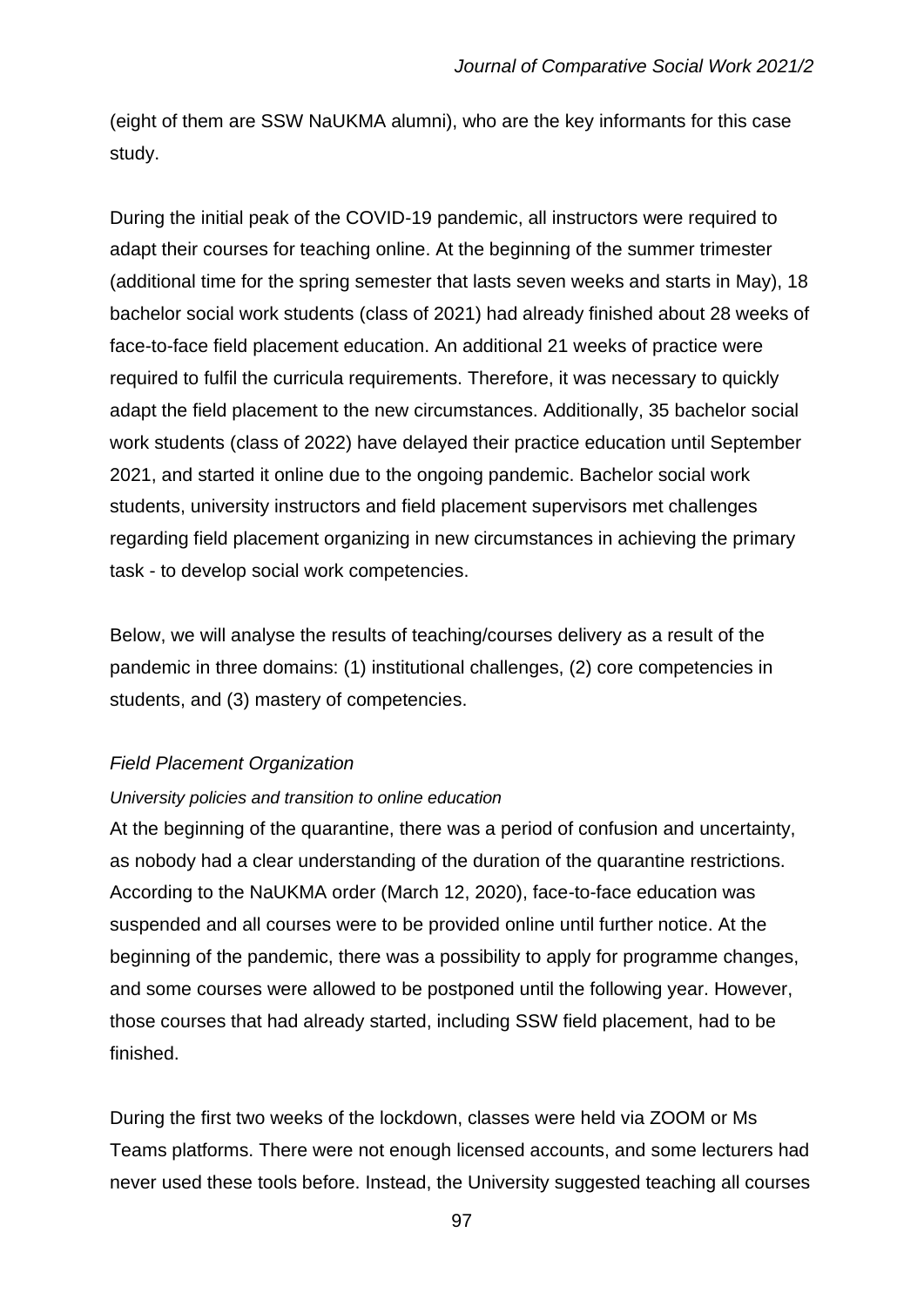via the DistEdu platform, but most teachers and students were also not aware of this platform, nor were they trained to use it. One month later, the University organized training courses for all lecturers on how to use DistEdu platform properly. Thus, the transition from in-person to online learning started.

All the course's tasks were reoriented to an online format, and additional online resources were used during lessons. These included Mentimeter, Kahoot, Mirro and the Google interactive whiteboard. Additionally, students created closed groups on Facebook, Viber and Telegram to communicate with the instructors and field placement supervisors. Instructors used these chats to inform students about tasks, and provide quick responses to urgent questions regarding field placement education. All of these changes allowed the course to be more flexible. So far, all the course tasks and activities have been uploaded to DistEdu, and at any time students can review the programme and other course materials at any time of their choosing, such as videos, assignments, information about the organizations, etc.

#### *Hard time for students and lecturers*

This transition period was stressful for both students and lecturers. Due to the quarantine limitations, the dormitory was closed, and students were forced to return from Kyiv to other cities in Ukraine. At home, they faced difficulties with access to online education because of a poor or limited Internet connection, limited digital skills or even a lack of computers. For example, in one family there was one computer for five family members, and all of them needed it for work or studying at the same time. Students also experienced stress due to the increased workload, as well as social isolation and the temporary break-up of close relationships with peers:

...in time of distance learning, I critically miss the opportunity to spend time with classmates in discussions, just to talk, and see the faces…" (BA student, class of 2021)

It was a hard time for the University instructors as well. In addition to the current training issues, it was necessary to negotiate with the field agencies, look for new placement opportunities online, quickly learn new tools, computer programmes and the platform. The following semester, the field placement education was completely switched to online and uploaded to DistEdu platform.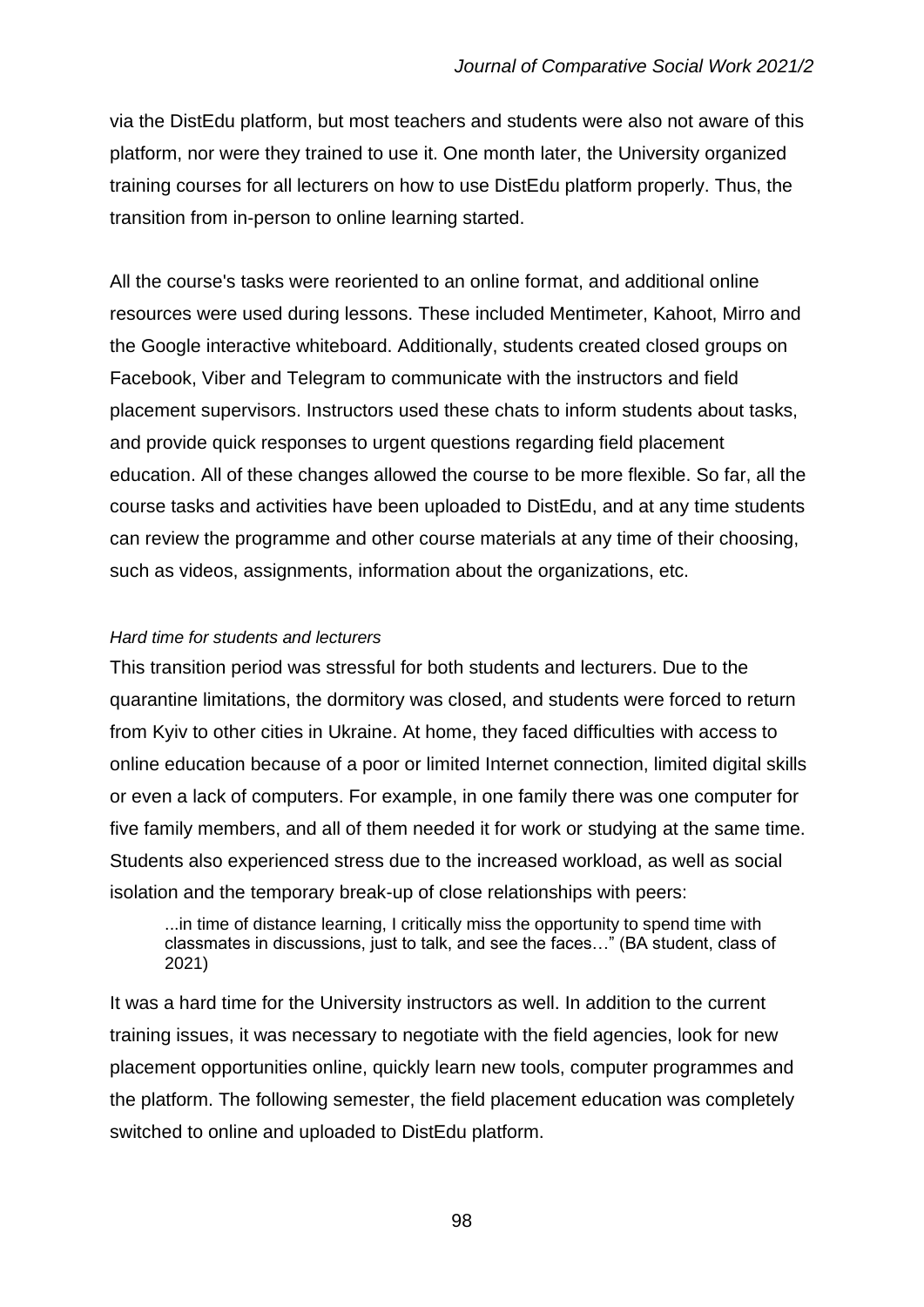#### *Service providers suspended their work*

When the lockdown was announced, several social service providers – SSW NaUKMA partners – temporarily suspended their work, while others continued to work remotely. A number of organizations that provided individual or group work in person were closed in March 2020 until further notice. On the one hand, the organizations were not ready to provide online services due to a lack of digital skills and resources. On the other hand, according to field placement supervisors' feedback, there was no previous experience in providing services online:

We were working with vulnerable families, doing home visits and assessments at client's homes. It was not possible due to COVID restrictions. (Charitable organization 'Dzherela')

We provide hot meals to homeless people in the street. We stopped doing this for a few months. (Charitable foundation 'Lifelover')

Only some of these service providers were reopened in the summer of 2020 after adapting their practice to new circumstances. As a result, 11 out of 18 students (class of 2021) were not able to continue their field placement education. University instructors were looking for new service providers in order to accomplish SSW requirements. However, there were no formal agreements between SSW NaUKMA and the new service providers, and it was not easy to follow all formal procedures, including signing documents and organizing meetings to discuss core competencies for social work students with the new supervisors. The other seven students continued their field placement at the same organizations they started their field placements with.

#### *New needs required new service development*

Some service providers changed their practice in a short period of time to respond to the current needs of their clients. For example, since the beginning of the pandemic many people faced loneliness, and lost their jobs and social contacts. The need for psychosocial support and online counselling grew significantly. In order to respond to this need, the Ukrainian Red Cross Society, in partnership with the Ministry of Health of Ukraine, launched a national COVID hotline in April 2020. They invited SSW NaUKMA students as online consultants because there were not enough trained specialists: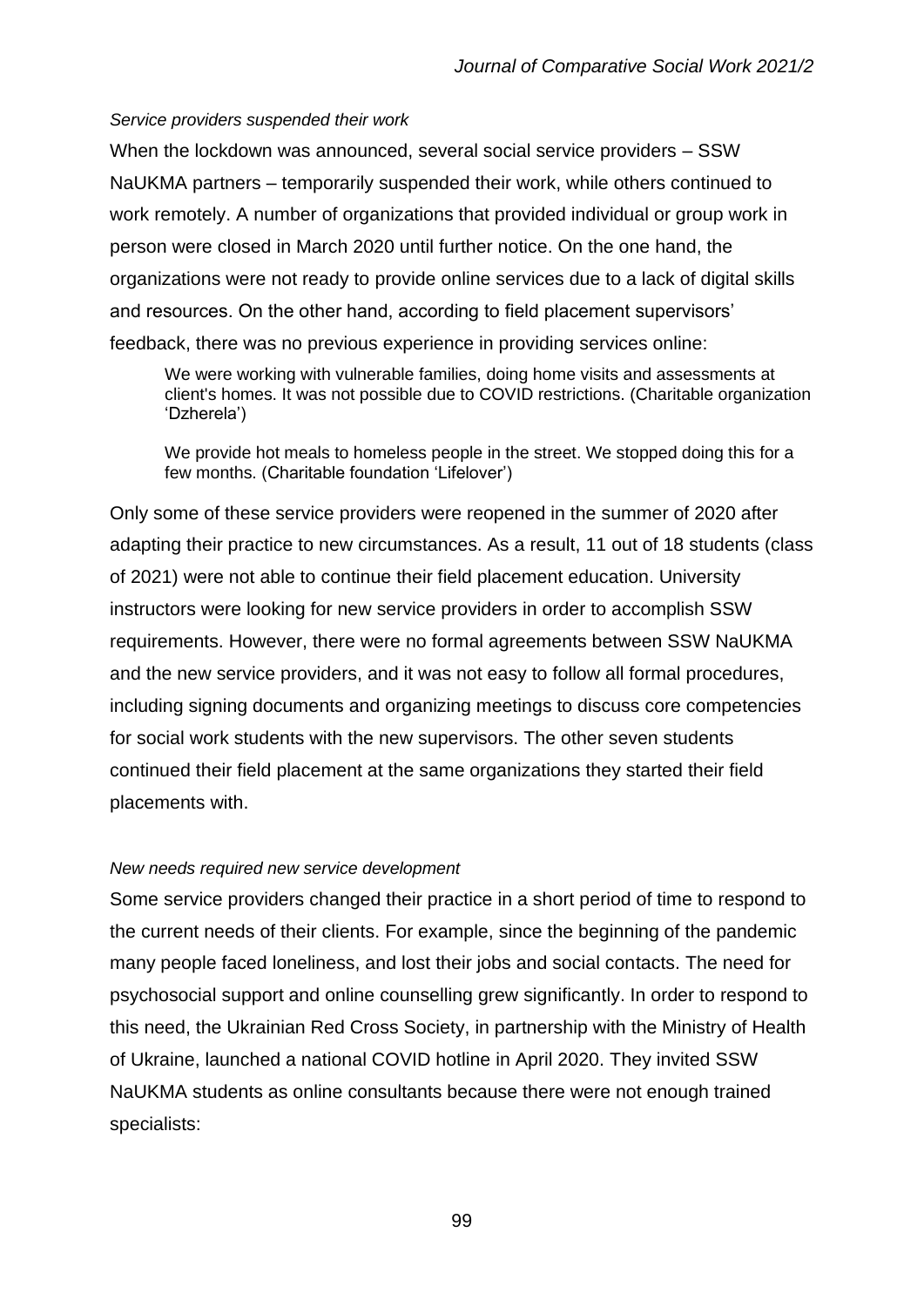I took part in two trainings, where I learned more about online counselling, studied the necessary scripts and was trained as an online consultant. (BA student, class of 2021)

I learned how specialists work over the phone, how first aid is provided at the hotline. (BA student, class of 2021)

Hence, it was a great opportunity for those 11 students to continue their field placement education and training. They were directly involved in online counselling as call centre operators responsible for receiving calls, recording requests, providing information about resources available or recording the request and passing information about urgent needs to another department of the organization. Also, they were trained to provide first psychosocial aid for clients with behavioural issues such as verbal aggression and crying. The field placement supervisors stated that students responded very well to this challenge:

Students quickly learned new information and started actively joining the hotline. The most active students expressed a desire to work in the organization's office, despite quarantine restrictions. The organization provided all needed safety measures and transportation. It was an interesting experience to involve students in this activity. (Field placement supervisor, Ukrainian Red Cross Society)

# *Developing key social work competencies*

There were significant challenges regarding the development of all eight competencies required by the bachelor programme in social work during a time of pandemic restrictions. Social work students who mastered these competencies employed various methods, including reviewing cases, watching videos with followup discussions, etc. They considered each competence separately, with relevant theoretical explanation and training for its mastery. Students received various tasks from University instructors and field placement supervisors, and recorded their performance in a diary. They also received feedback from the field supervisor about their progress in each competency. Lastly, students assessed their progress in the mastering of the key competencies by themselves (Table 2). The analysis below will focus on each competency separately, and highlight the challenges and opportunities presented by the pandemic, in addition to the related restrictions on its mastery by the students.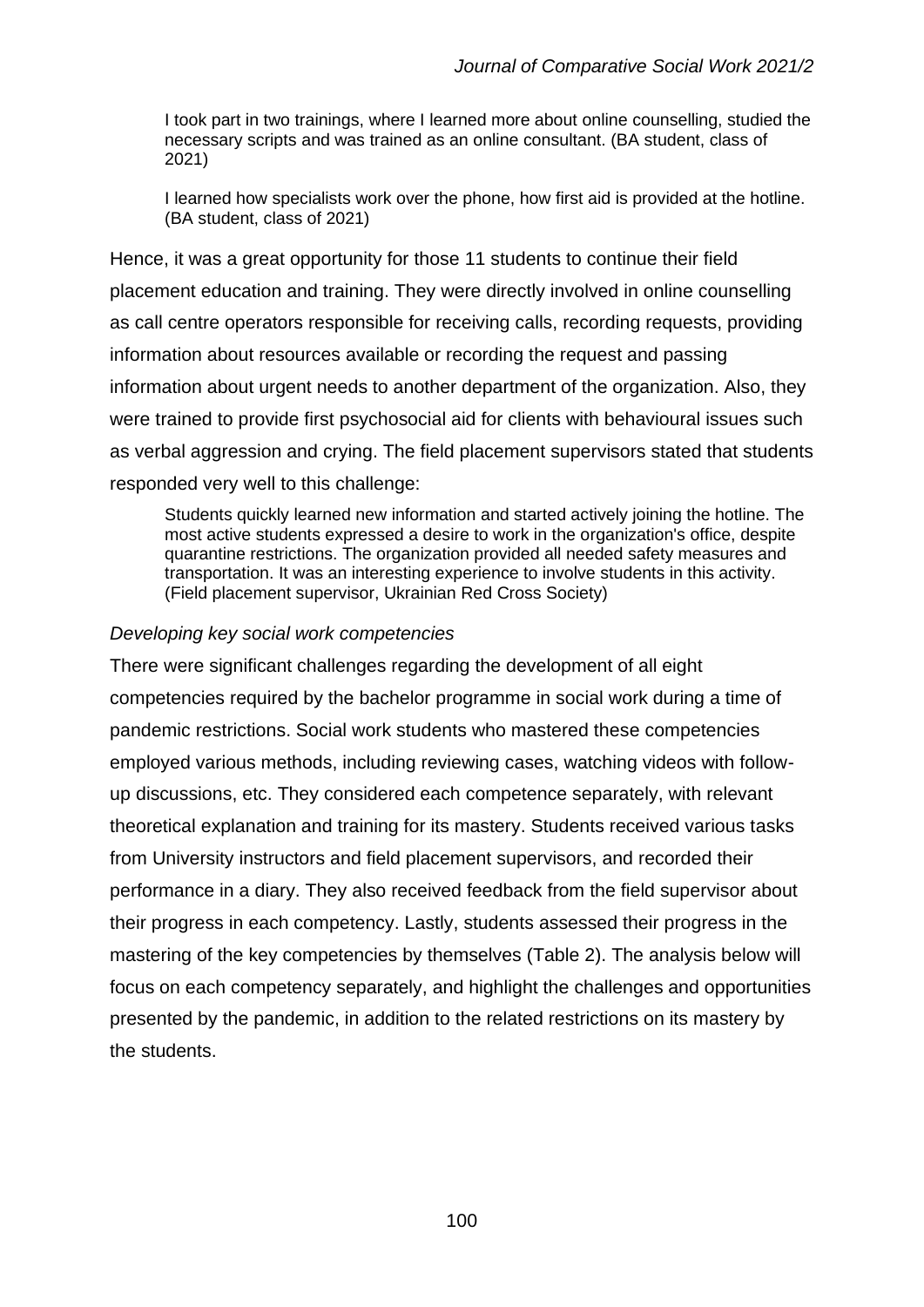# **Table 2**

| Students' self-assessment of key competencies |  |
|-----------------------------------------------|--|
|-----------------------------------------------|--|

|                                                                                                    | Class of 2021<br>(n=18 responses of 18<br>enrolled students) |                |                          | Class of 2022<br>(n=25 responses of 35<br>enrolled students) |               |                          |
|----------------------------------------------------------------------------------------------------|--------------------------------------------------------------|----------------|--------------------------|--------------------------------------------------------------|---------------|--------------------------|
| <b>Key competencies (KC)</b>                                                                       | Developed                                                    | In<br>process  | Need<br>more<br>practice | Developed                                                    | In<br>process | Need<br>more<br>practice |
| KC 1: Demonstrate Ethical<br>and Professional<br><b>Behaviour</b>                                  | 15                                                           | 3              | 0                        | 19                                                           | 6             | 0                        |
| KC 2: Engage Diversity<br>and Difference in Practice                                               | 12                                                           | 6              | 0                        | 20                                                           | 3             | $\overline{2}$           |
| KC 3: Advance Human<br>Rights and Social,<br>Economic and<br><b>Environmental Justice</b>          | 9                                                            | 9              | $\overline{0}$           | 13                                                           | 12            | $\mathbf 0$              |
| KC 4: Engage with<br>individuals, families,<br>groups, organizations and<br>communities            | 11                                                           | 4              | 3                        | 11                                                           | 12            | $\overline{2}$           |
| KC 5: Assess individuals,<br>families, groups,<br>organizations and<br>communities                 | 9                                                            | 4              | 5                        | 9                                                            | 15            | 1                        |
| KC 6: Intervene with<br>individuals, families,<br>groups, organizations and<br>communities         | 16                                                           | $\overline{2}$ | 0                        | $\overline{2}$                                               | 16            | $\overline{7}$           |
| KC 7: Evaluate practice<br>with individuals, families,<br>groups, organizations and<br>communities | 0                                                            | 3              | 15                       | 4                                                            | 15            | 6                        |
| KC 8: Knowledge and<br>understanding of the social<br>protection system and<br>social services     | 12                                                           | 6              | $\overline{0}$           | 17                                                           | 5             | 3                        |

# *KC 1: Demonstrate Ethical and Professional Behaviour*

To obtain more practice regarding this competency, students followed specific rules while working in the field agencies. These rules include: to communicate with staff and clients in a respectful and non-judgmental manner, to become acquainted with the organization's Code of Ethics and to discuss it with the field supervisor, to follow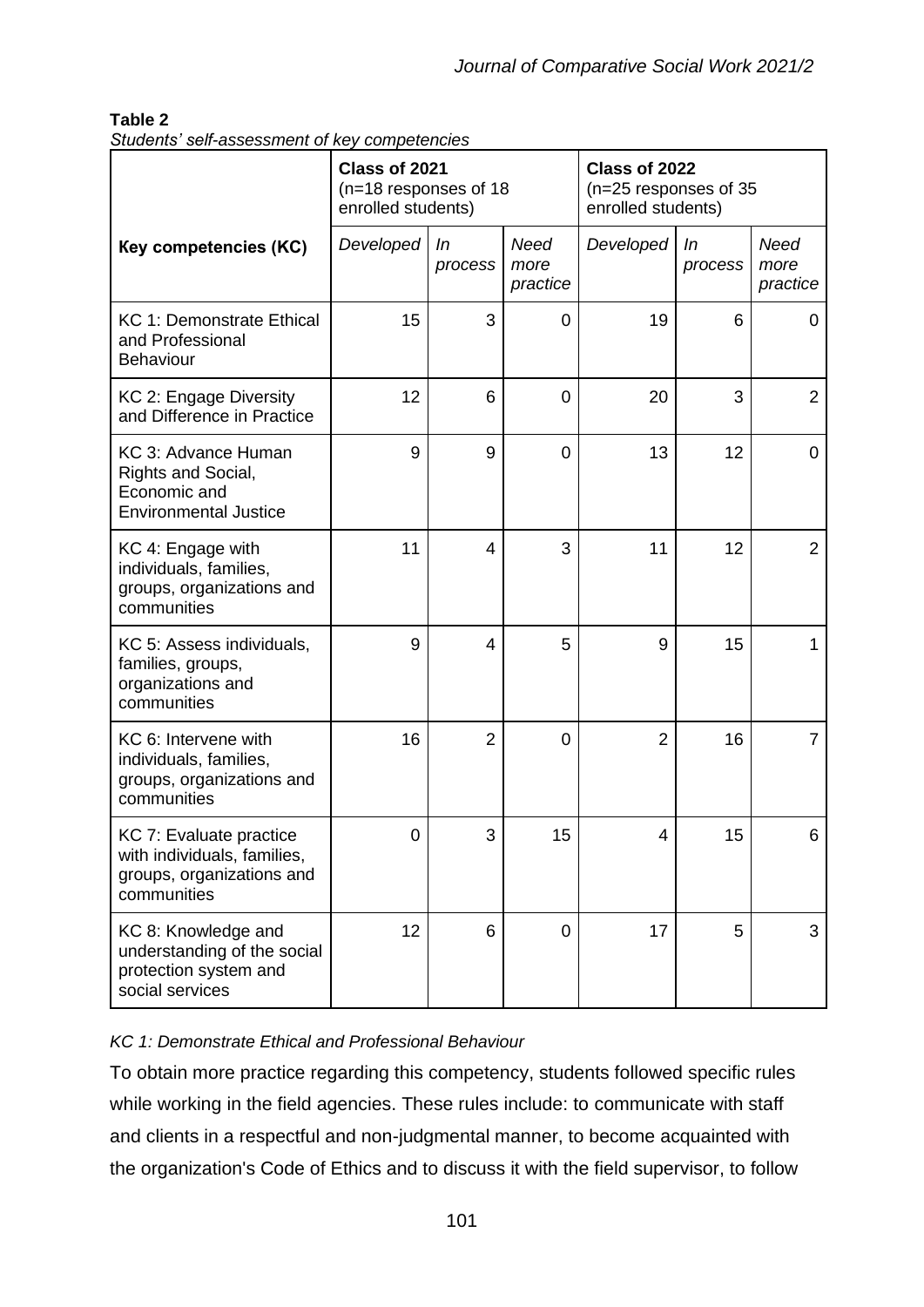the agency's policies and procedures on confidentiality, to follow the organization's dress code and to communicate with staff and clients politely and respectfully. Additionally, during class instruction students become acquainted with the National Code of Ethics and its main statements, prepare presentations about professional social work values, ethical decision-making, work out some cases and resolve ethical dilemmas in small groups, as well as watching and discussing a video on this topic:

This competency is very important to inform people about human trafficking, I tried to demonstrate ethical and professional behaviour. So, the audience trusts the provided information. This competence for me also includes a certain respect for people. (BA student, class of 2021)

# *KC 2: Engage Diversity and Difference in Practice*

To develop this competency, students were involved in providing services to different groups of clients in the field agency. For example, they were working with people living with dementia, persons with disabilities, vulnerable families, elderly persons, teens, internally displaced persons, veterans, children, people living with HIV, refugees, etc. Students learned about their cultural diversity, took part in providing online training and webinars for different clients, and helped the field agencies in searching research results related to their group of clients. All these activities helped them to better understand the impact of cultural diversity on the everyday life and well-being of their clients. In class, students presented the needs of clients, watched videos and discussed cultural diversity with their classmates. Only two of 18 students (class of 2021) expressed that they needed more training to master this competence.

I developed this KC the best, because in my field agency (Centre for Social and Psychological Rehabilitation of Children) there were a lot of children of different ages, nationalities, with different mental health issues and physical development. I consider that I developed this competence well, and I found a common language with every child. (BA student, class 2022)

I was involved in providing peer-to-peer training for teens. Every kid is unique - I met teens living with HIV, representatives of different nationalities, teens with different gender identities, and it was crucial to accept this. (BA student, class 2022)

# *КC 3: Advance Human Rights and Social, Economic and Environmental Justice* In the field agency, students were given assignment to analyse how social policy and legislation have addressed the needs of different groups of clients, including people with disabilities, internally displaced persons or victims of human trafficking. Students searched information about their rights reviewed the Convention on the Rights of Persons with Disabilities, provided information about Coronavirus and on how to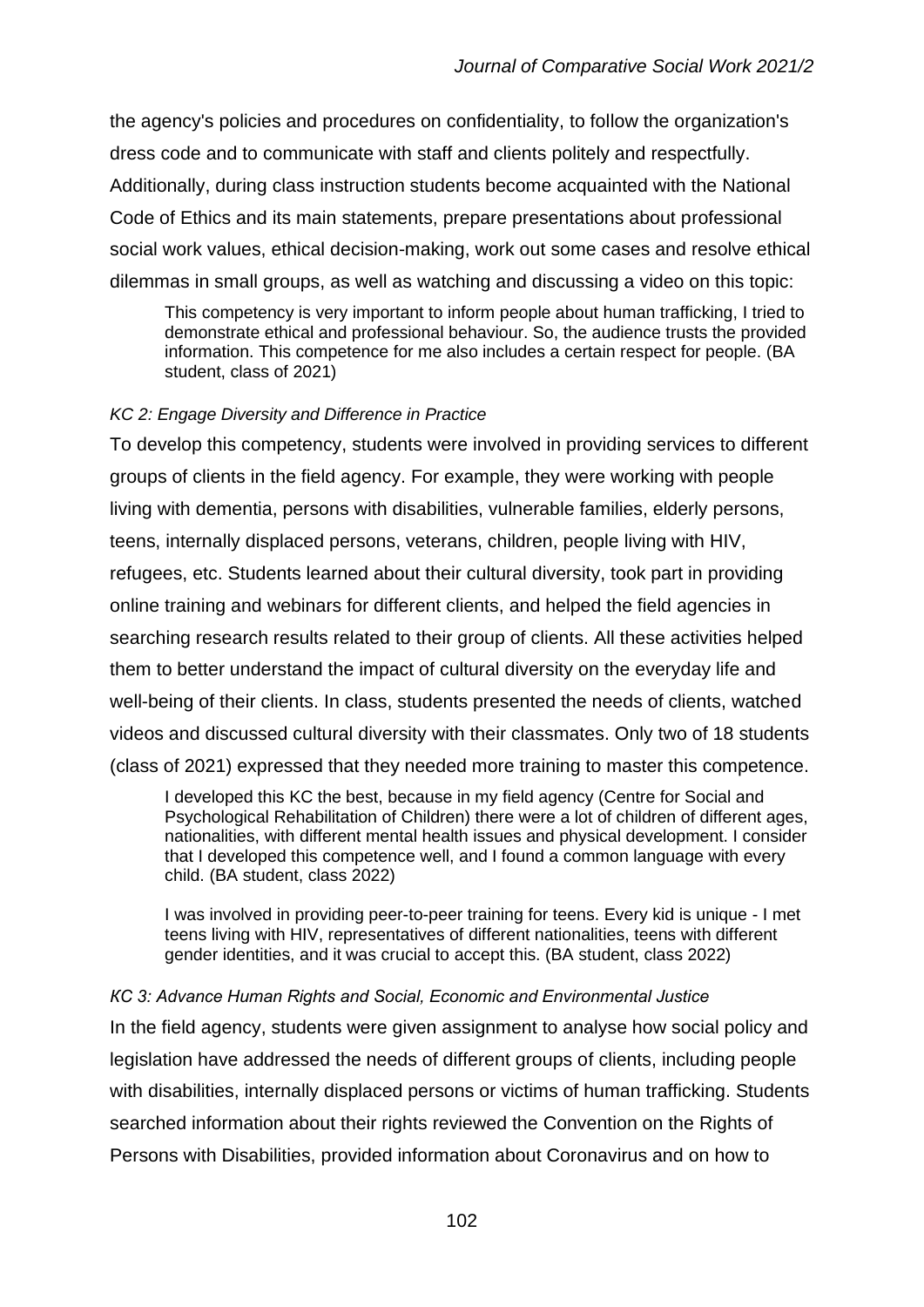protect oneself for people with disabilities and informed the local communities about human trafficking through employing Facebook, Instagram and other social media. In class, students presented information about human rights. Both groups of students assessed their progress in developing this competency. Yet, 21 of them are still working on it:

This competency was developed while conducting a lecture for students at the college, where we talked about the prevention of human trafficking. This competence was also developed while creating materials to A21 organization. (BA student, class 2022)

*KC 4: Engage with individuals, families, groups, organizations and communities* During the lockdown, it was difficult to engage individuals, families, groups, organizations, and communities because of the strict quarantine protocols that the field agencies followed. But those students who were trained as online consultants in the call centre were more successful. In class, students watched videos about individual and family engagement with follow-up discussion, worked in small groups on active strategies of engagement at the case and agency level and analysed the main barriers on the clients' way to receive social services. Despite all of this, this competency needs more practice (five responses), or is in the process of development (16 answers):

Practical experience is very valuable. As it turned out, this year, during extra curricula activities, I met some people in difficult life situations who needed my help. (BA student, class of 2021)

#### *KC 5: Assess individuals, families, groups, organizations and communities*

It was difficult to develop this competency in field agencies during the lockdown, as only a few were involved in home visits and family assessment. Some of them were only allowed to review professional documentation, such as a personal profile, assessment or individual plan, discuss the family's case with the case managers, review individual plans, available resources and services. In class, they were working with legal acts which regulate case management; they reviewed and compared professional forms and documents of state organizations and NGOs, worked on cases and worked with individual plans. As a result, only 18 of the students assessed this competency as developed:

It may seem overconfident, but I think that I have mastered the practical skills to the best of my ability, because I was involved in 'real'" social work with families at risk, and saw a lot with my own eyes. (BA student, class of 2022)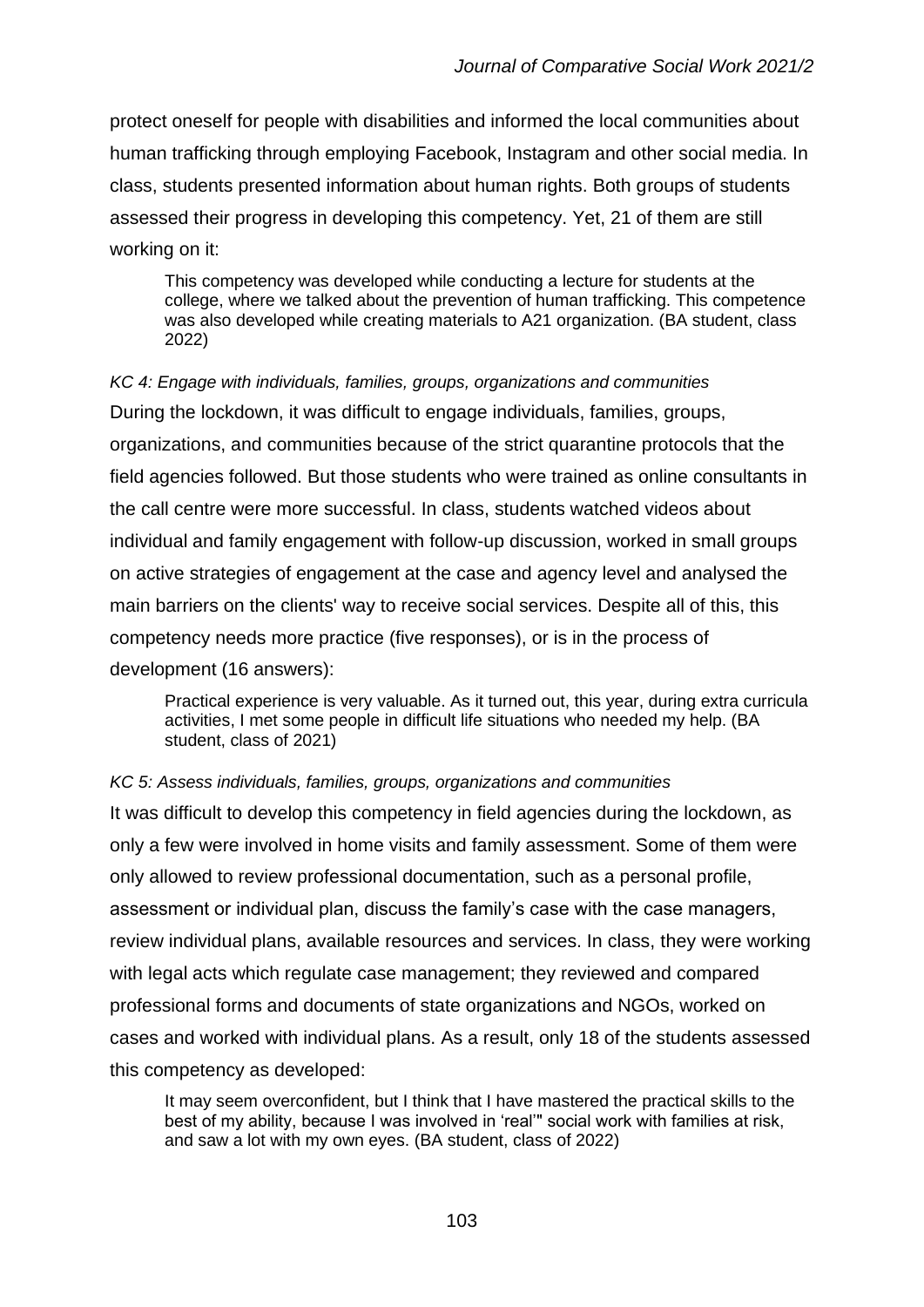*KC 6: Intervene with individuals, families, groups, organizations and communities* During the field experience, students were involved in online counselling, provided information to clients about available services in response to their numerous needs, provided information about COVID-19 and the algorithm of action in case of deteriorating health, conducted webinars (provided mini-presentations and interactive activities with clients during the webinar) or online lessons; they developed and provided webinars for persons with dementia, and kept in contact with the organization's clients by phone or via Skype. In class, students discussed these interventions. However, 16 students are still in the process with the competency, and seven need more practice:

In general, during the course I managed to develop almost all competencies at a sufficient level, because our work was related to direct communication with the organization and a group of clients, I was able to develop most of the competencies and put them into practice. Due to the fact that the practice was in an online format, I could not try to apply various interventions in real life.' (BA student, class of 2021)

This competency was relatively developed during the lecture in the college when I interacted directly with the target audience. (BA student, class of 2022)

*KC 7: Evaluate practice with individuals, families, groups, organizations and communities* Only a few students developed this competency in the field, as they were involved in work with families. They reviewed professional documentation, and discussed cases with field staff. For most students, this competence was considered in class, where they learn cases and documentation. Resulting from this, only four students in the class of 2022 think that they have developed this competency:

Unfortunately, due to lockdown I didn't have access to clients. (BA student, class of 2021)

Half of these core competencies I was able to practice in my place in practice, as well as speak and put into practice in pairs with my classmates during classes. So, I have a well-formed understanding of these competencies, but some of them have not been worked out yet. But I have a summer semester to do it. (BA student, class of 2022)

*KC 8: Knowledge and understanding of the social protection system and social services* To develop this competency in the field agency, students searched for information about available resources in the community for the target group of clients, connected clients to appropriate resources and made referrals to target agencies. In class, students analysed key social services providers, worked with the national register of social services (developed by the Ministry of Social Policy of Ukraine) and mapped social services. Thus, 29 students believe they have progressed in this competency: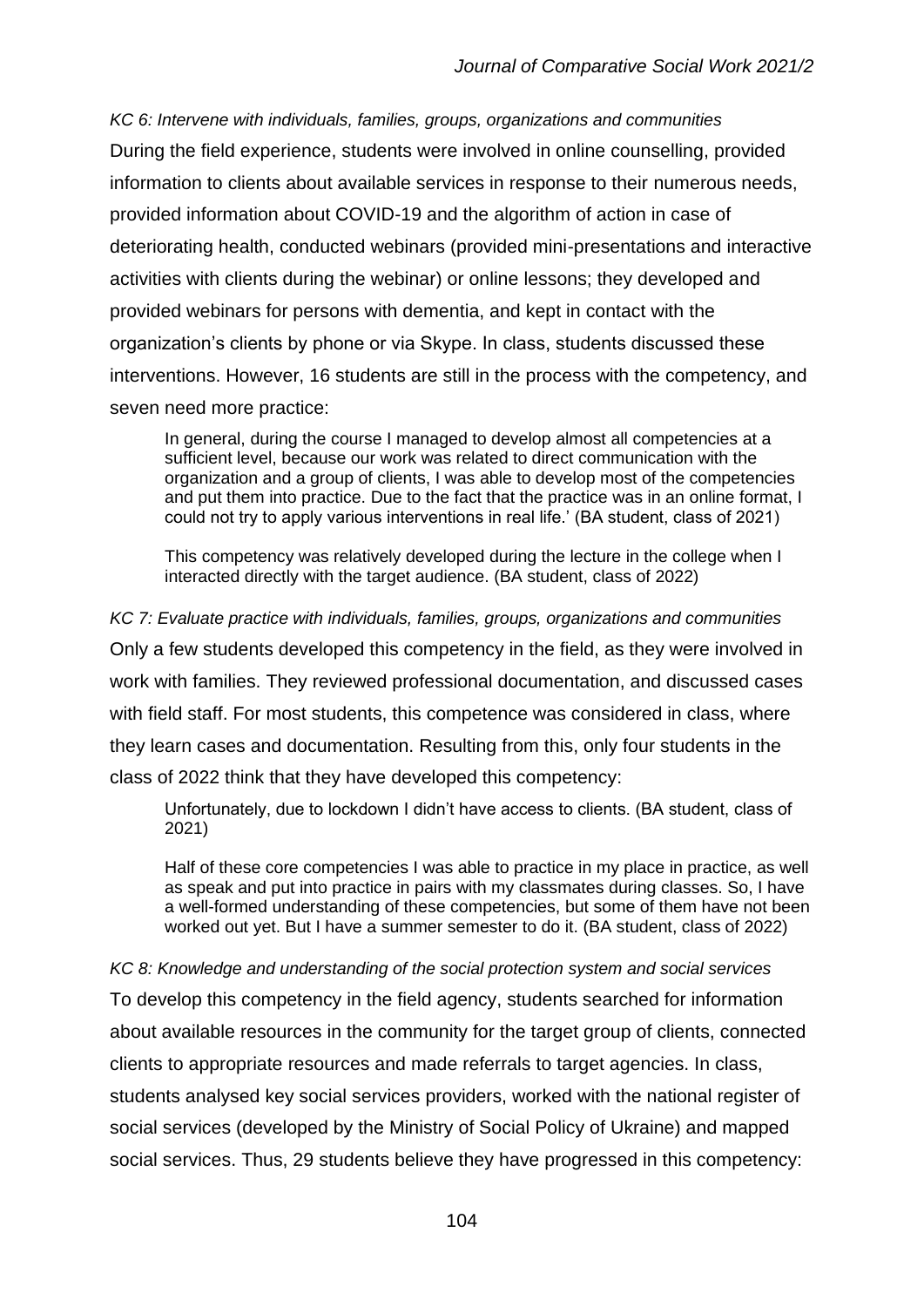The Ukrainian Red Cross Society referred clients to other social services in the community, so I was able to understand how the social protection system works. Employees of the Red Cross often ask if a person belongs to a certain vulnerable group, check the answer and provide the appropriate information. At hotline counselling, it is important to work hard, which means practicing constantly and regularly. Summing up, it should be said that during the internship I had the opportunity not only to practice all the necessary competencies, but also to enjoy the work that was done. (BA student, class 2022)

#### **Discussion and Conclusion**

This study aimed to answer the question on how to organize field placement education and training during the lockdown to help develop key competencies in social work. Research results provide evidence that it is still possible to develop key social work competencies through online teaching. For example, students can learn how to demonstrate ethical and professional behaviour, engage diversity and difference in practice, advance human rights and social, economic and environmental justice, and acquire knowledge and an understanding of the social protection system and social services. However, social work is a 'human-human' profession, and it can be challenging to teach online how to engage, assess, intervene and evaluate practice with individuals, families, groups, organizations and communities. Further research is required to evaluate the impact of the lockdown on social work professional development in different countries, cities and even schools of social work. The research should cover the regulation of social work practice, education and training, programme and field placement designs, key social work competencies and building resilience.

The situation caused by COVID-19 has led to significant restrictions and changes, including the suppression of activity at all levels of education in most countries, and forcing the population to be confined to their homes (Cifuentes-Faura, 2020). In Ukraine, universities were closed and teaching activities had to move onto remote and digital platforms. We identified that online learning for field placement education was unexpected, and required a quick response.

In this article, we decided to share the successful moments and difficulties faced by SSW NaUKMA during the transition from offline to online education. In our case, one of the challenges that students, field supervisors and University instructors faced was lockdown limitations and the suppression of field placement activities. In Ukraine,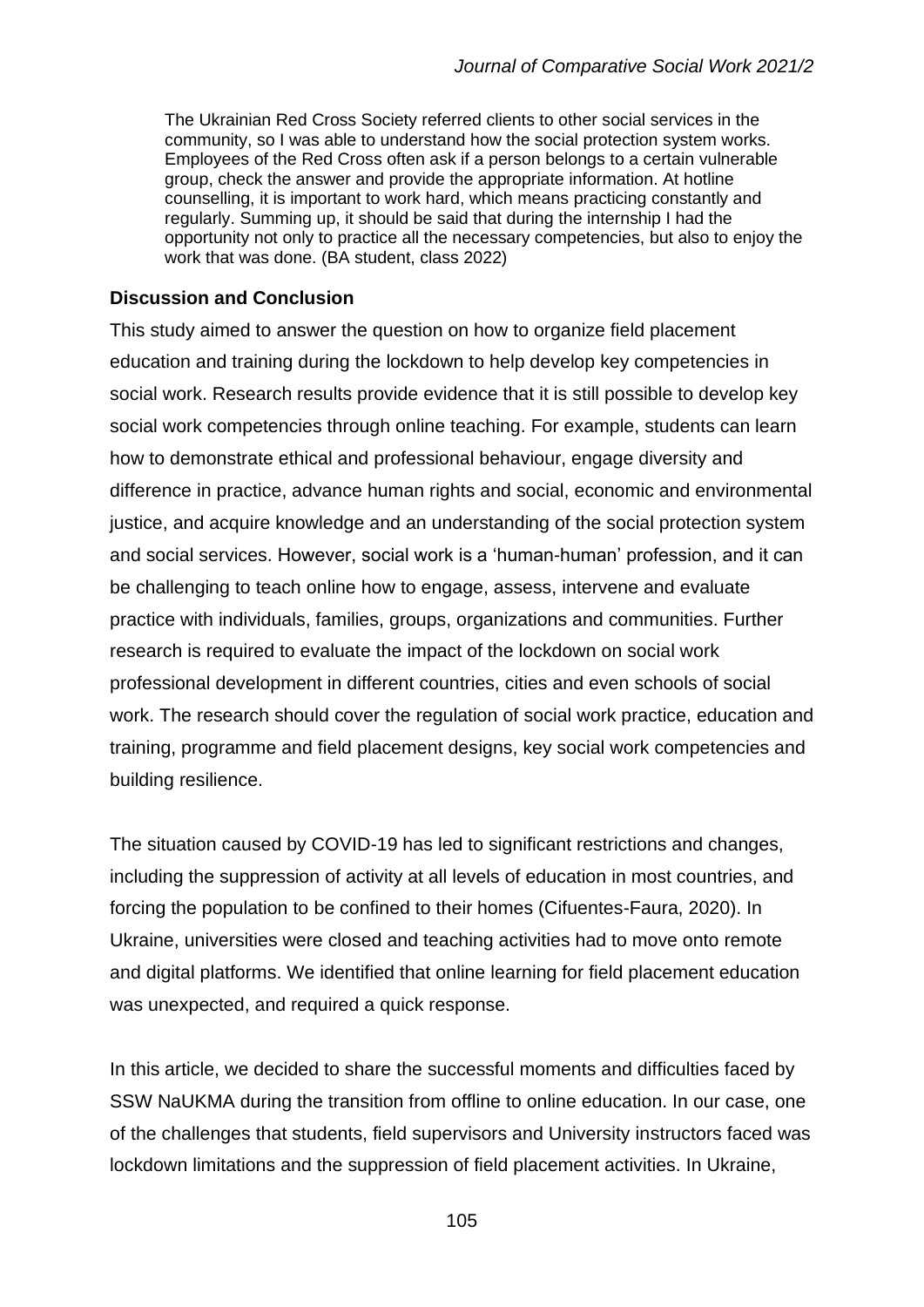social work agencies were closed or suspended activities. A similar situation happened in Australia, Hungary, Canada, the US, Malaysia, the Netherlands and other countries.

In Ukraine, social work is a new profession, and there is no national professional association for social workers or an official body for social work education like in Australia (Clarke & Morley, 2020) and Canada (Kourgiantakis & Lee, 2020). So, universities and schools of social work decided on the changes to the curriculum and field placement education without any regulations and guidance. The School of Social Work NaUKMA did not revise the curriculum and workload hours in field placement education. To compare, the Australian Association of Social Workers introduced modifications to the standards, particularly in social work education in relation to the field education.

The field placement education in our case was not postponed to the next semester, as it was in Malaysia (Azman et al., 2020). Nevertheless, several students had to change their field agency, while others had to coordinate their tasks with the field supervisors at the agency where they were practicing offline, and start performing new tasks remotely. The situation required an immediate response and some changes in the format or model of practice. In response to all of these challenges, NaUKMA required to transfer offline studying into online as happened in many other countries. A similar situation was in Hungary, where the field instructors did not use IT tools, nor did they teach students about forms of work that can be organized on digital platforms (Csoba, 2020).

We can summarize that SSW NaUKMA was not ready for such challenges, since teachers were not trained and did not have experience in providing online courses. There was also a lack of technical support.

Some field agencies have also transformed their services remotely in response to the growing demands and needs of vulnerable groups in Ukraine. Clarke and Morley, (2020) underscored that human service organizations that ordinarily host student placements have also needed to rapidly design remote modes of service delivery in the context of current social distancing requirements and unprecedented demands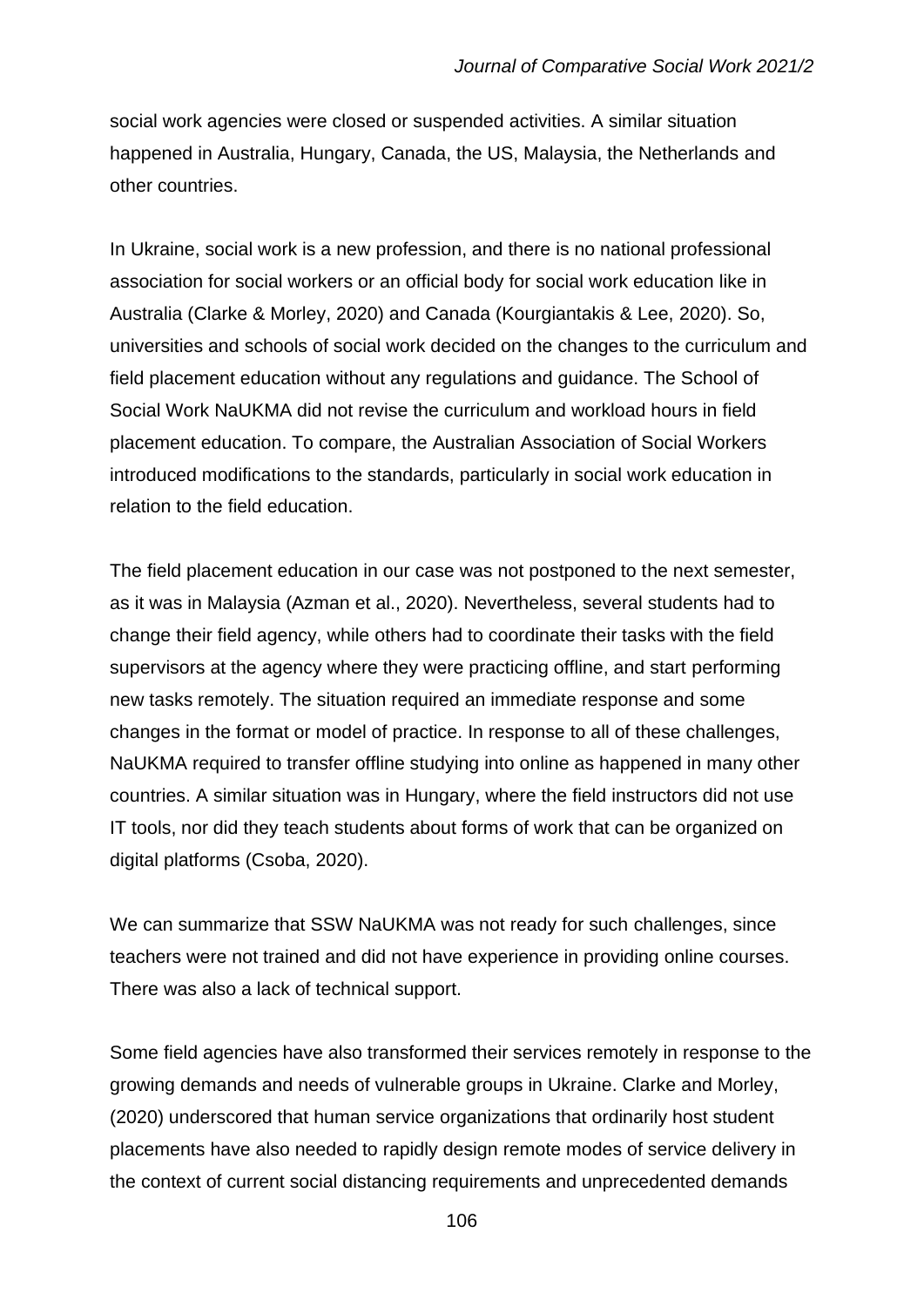for assistance. As Morris et al. (2020) pointed out, due to stay-at-home orders, the risk of experiencing social isolation and loneliness, already a major social problem before the crisis, has increased, particularly for older adults. In response to these situations, students in the US found a way to be helpful in the context of a public emergency, and provided a project called GiftsofGab.org, which connects social work students with those in need of social interaction (Morris et al., 2020). In Ukraine, there was a need to involve students of social work in interaction with vulnerable groups. So, our students were involved in the project provided by the Ukrainian Red Cross Society in partnership with the Ministry of Health of Ukraine, which launched a national COVID hotline in April 2021.

In times of social isolation, clients' needs in assistance, communication and interaction have critically grown, as well as increased the demand for social work services and assistance. Consequently, social work must be flexible and respond quickly to changing situations and the needs of the population. Now, social work is moving to various formats, and some services are provided using online applications. Therefore, it is also necessary to take into account different formats of service provision in internship programmes.

For students, the transition to online learning was not an easy task. Most of them noted that a lack of communication with classmates, isolation and an increased workload led to the deterioration of their psychological state and learning difficulties. Jonge et al. (2020) stated that students found it harder to meet deadlines, doubted whether they would still be able to complete assessments properly and feared a delay in their studies. These students appeared to lack sufficient self-reliance, discipline and time management skills to face the new circumstances. School-based field instructors provided support to students during classes, but there were not support programmes or training on how to use the online platform. Csobu (2020) emphasized the importance of developing students' skills in online and digital methods.

We indicated that education in social work should include the development of soft skills, not only for students but also for teachers. At the same time, teachers need training on how to use various digital technologies to provide classes online. Possible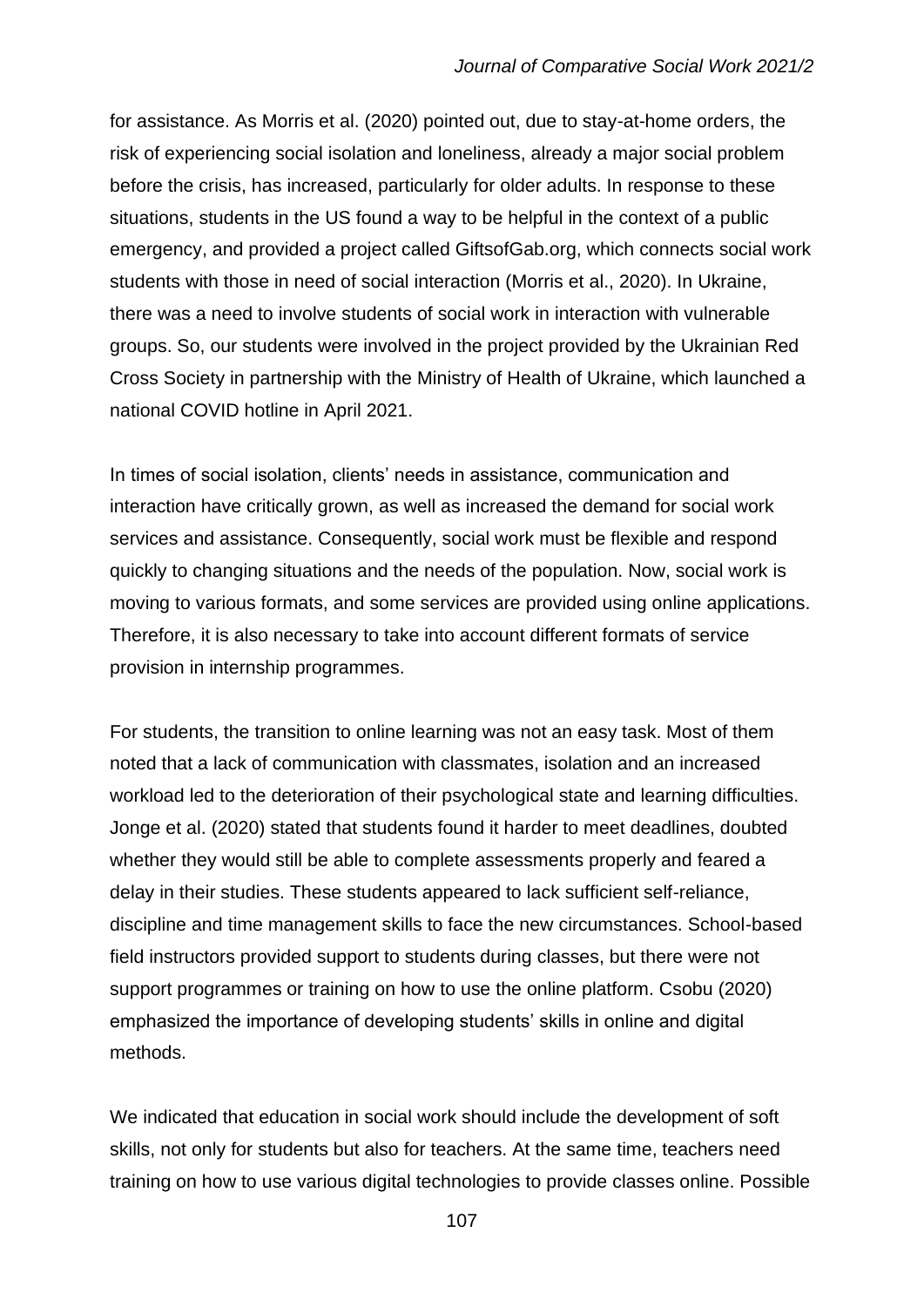ways to improve the teachers' skills and their qualifications are to provide training and develop a network of field practice teachers in social work.

Since everyone stayed at home, it was important to maintain communication between the students, the teacher and the field agency supervisors. In March 2021, at the beginning of the lockdown, communication primarily took place by telephone or email. At the beginning of April, ZOOM and MsTeams applications were actively used, and group chats for students, the field practice supervisor and the University instructor were later in Telegram and Viber. In these chats, the field supervisor, students and teacher could quickly discuss tasks, and how better to involve students in the organization's activities so that they could work out key competencies. At the same time, chat provides an opportunity to receive rapid responses from everyone. So, we assume that the organization of the field placement requires a good communication between all stakeholders. In the new and changed conditions, it is better to use different channels of communication.

Although the Faculty of Social Work, University of Toronto reported that online learning is less effective than in-person education in preparing students for practice (Kourgiantakis & Lee, 2020), the COVID-19 pandemic forced teachers to employ various methods and instruments for mastering key social work competencies online.

This case study has demonstrated the key drivers that enabled SSW NaUKMA to develop core social work competencies for bachelor-level students during the lockdown. Through combining the service providers, university and student's workforce to respond to the vulnerable population's needs in new circumstances, a wide context could be utilized for social work practice, education and training.

As the world continues to live with the pandemic, this study has demonstrated the importance of reacting to the current needs of vulnerable populations, for universities to be flexible and incorporate arising needs into the curricula that might improve the students' ability to be flexible and adaptive during their subsequent careers in social work. This 'soft skill' might be beneficial for the future social work practice, as the challenges to social well-being change rapidly, and the social practice needs to adapt rapidly.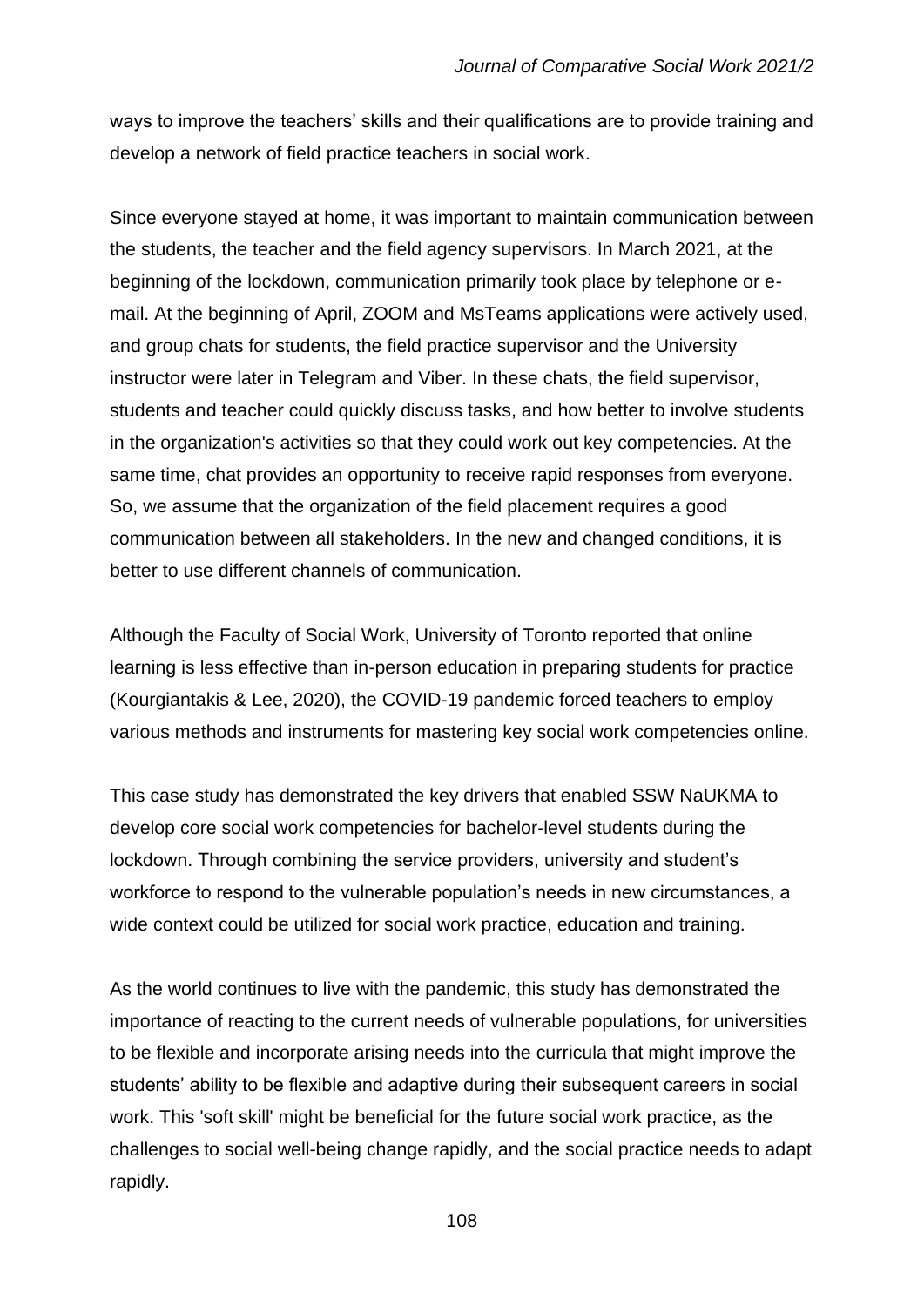In general, social work field education programmes globally are struggling to meet the demands of providing suitable placements for students. There is a need to consider new and innovative placement models to both meet professional accreditation requirements and deliver high-quality field education opportunities for social work students (Zuchowski et al., 2019). Our case can be a good example of innovation introduction in the field education of social workers, especially in areas without a social work regulatory body and a longer history of the profession. Our experience provides a good background for raising and discussing questions on regulating field education in times of external shocks in the future. Social work education can remain flexible to external shocks that may impact its delivery going forward.

# **Study Limitations**

While the findings do provide insight in how to organize field placement in emergencies to develop key competencies in social work, generalizability for responding to external shocks in other SSW (particularly in areas without a social work regulatory body and a longer history of the profession) is limited by the study design. Additionally, the data were gathered in Ukrainian and translated to English verbatim. For this reason, there might be limitations of accurately capturing what was expressed in English.

# **Acknowledgements**

The authors would like to thank all of the SSW NaUKMA students and field placement supervisors. Your commitment and patience make it possible to develop social work competencies in the context of lockdown.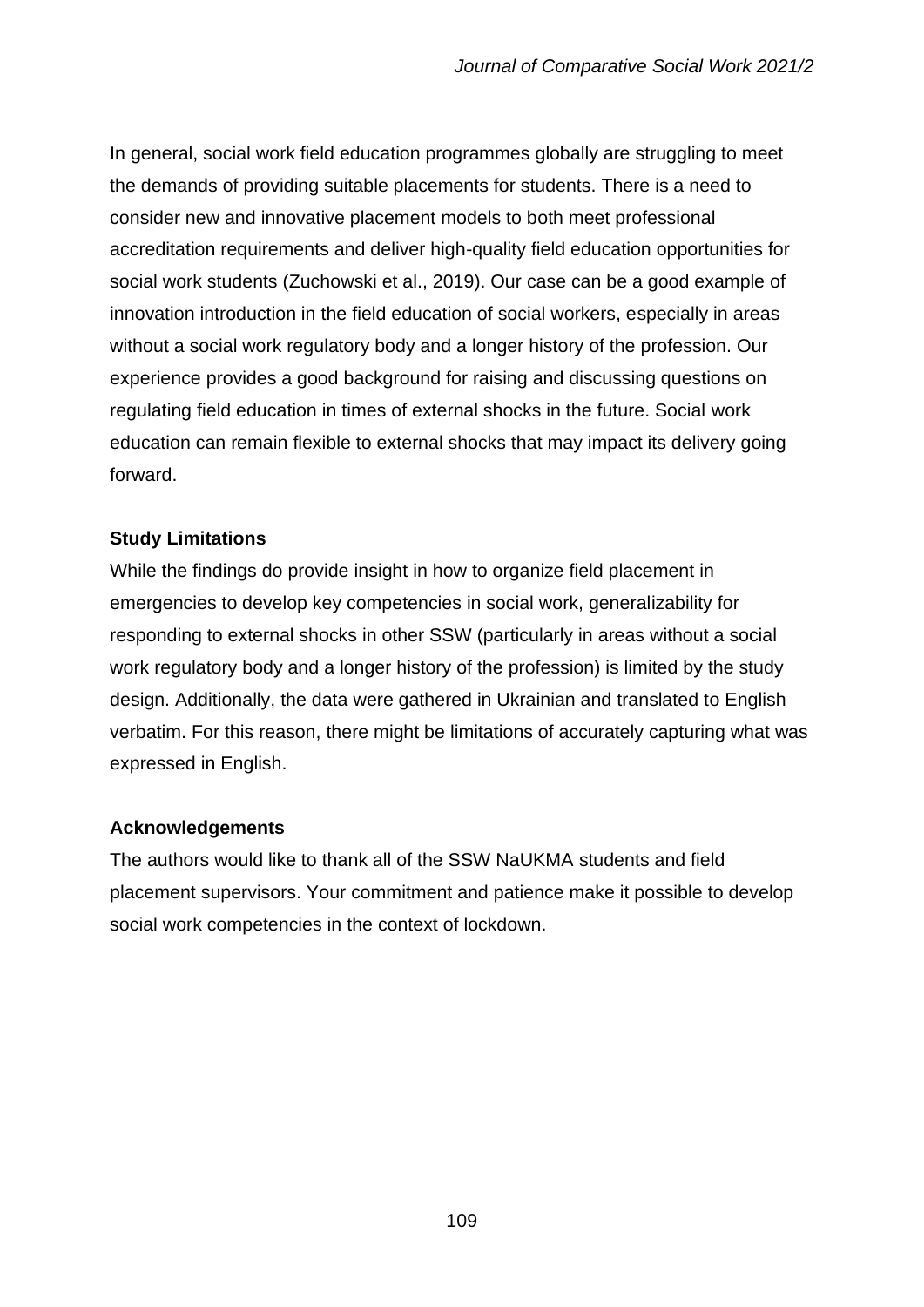# **References**

- Aberdeen, T. (2013). Yin, R. K. (2009). Case study research: Design and methods (4th Ed.). Thousand Oaks, CA: Sage. [Review of *Case study research: Design and methods* (4th Ed..), by R. K. Yin]. *The Canadian Journal of Action Research*, *14*(1), 69–71. https://doi.org/10.33524/cjar.v14i1.73
- Azman, A., Singh, P. S. J., Parker, J. & Ashencaen Crabtree, S. (2020). Addressing competency requirements of social work students during the COVID-19 pandemic in Malaysia. *Social Work Education, 39*(8), 1058–1065. https://doi.org/10.1080/02615479.2020.1815692
- Boiko, O. & Kabachenko, N. (2016). Social Work Formation in Ukraine. *International Journal for Transformative Social Policy and Practice*, *1,* 35-40 http://ekmair.ukma.edu.ua/bitstream/handle/123456789/11682/Boiko\_Social\_W ork\_Formation\_in\_Ukraine.pdf?sequence=1&isAllowed=y
- Braun, V. & Clarke, V. (2006). Using thematic analysis in psychology. *Qualitative Research in Psychology*, *3*(2), 77–101. https://doi.org/10.1191/1478088706qp063oa
- Cifuentes-Faura, J. (2020). The role of social work in the field of education during COVID-19. *International Social Work*, *63*(6). https://doi.org/10.1177/0020872820944994
- Clarke, J. & Morley, C. (2020). From crisis to opportunity?: Innovations in Australian social work field education during the COVID-19 global pandemic. *Social Work Education*, *39*(8), 1048–1057.https://doi.org/10.1080/02615479.2020.1836145
- Csoba, J. & Diebel, A. (2020). Worldwide closed!: Social worker field practice during the 'lockdown' period. *Social Work Education, 39*(8), 1094–1106. https://doi.org/10.1080/02615479.2020.1829580
- Dempsey, A., Lanzieri, N., Luce, V., de Leon, C., Malhotra, J. & Heckman, A. (2021). Faculty Respond to COVID-19: Reflections-on-Action in Field Education. *Clinical Social Work Journal*. https://doi.org/10.1007/s10615-021-00787-y
- Ewijk, H. (2009). *European social policy and social work: Citizenship-based social work*. *European Social Policy and Social Work: Citizenship-Based Social Work* (pp. 1–192). Routledge. https://doi.org/10.4324/9780203869925
- Jonge, E., Kloppenburg, R. & Hendriks, P. (2020). The impact of the COVID-19 pandemic on social work education and practice in the Netherlands. *Social*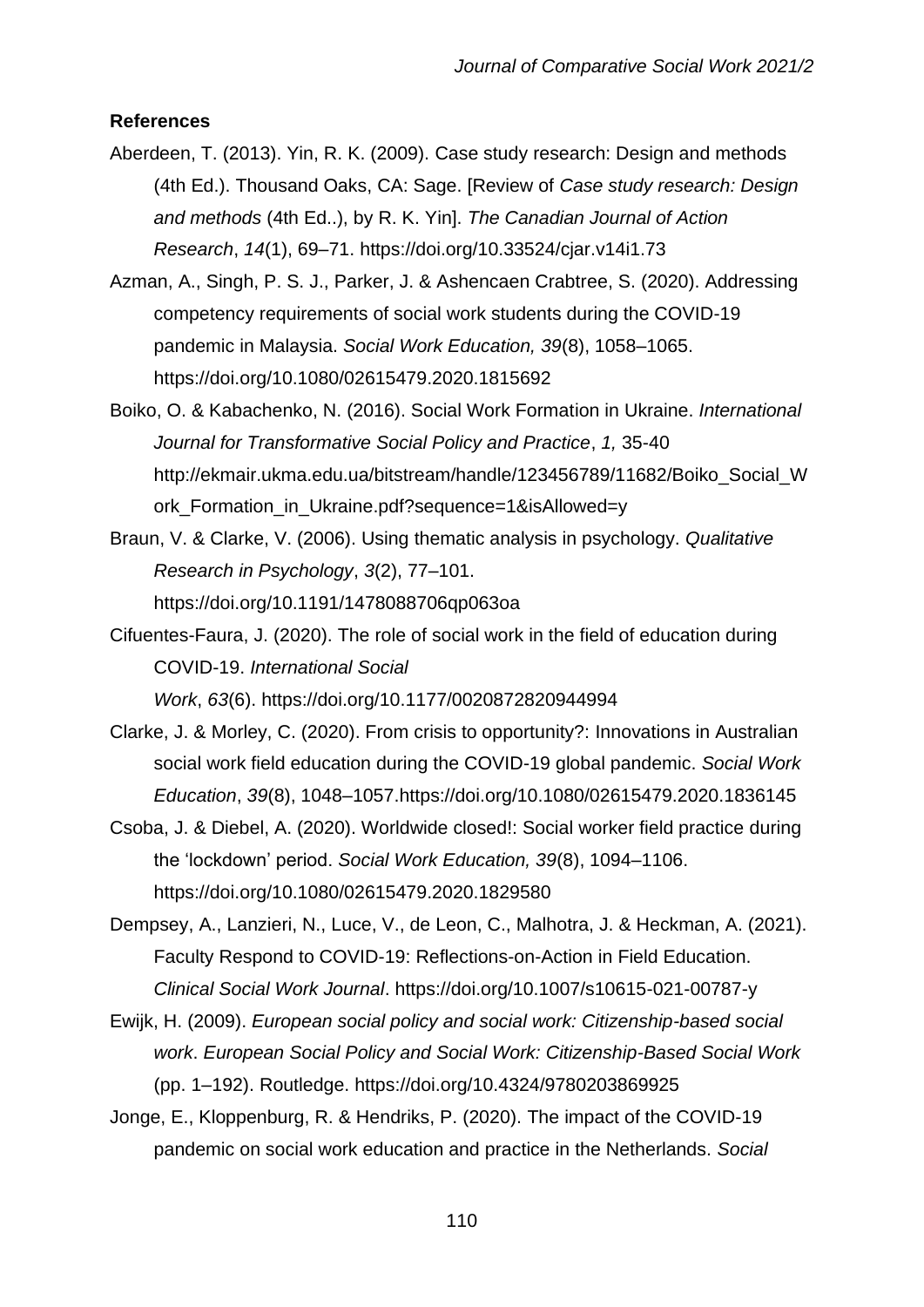*Work Education, 39*(8), 1027–1036.

https://doi.org/10.1080/02615479.2020.1823363

- Kourgiantakis, T. & Lee, E. (2020). Social work practice education and training during the pandemic: Disruptions and discoveries. *International Social Work, 63*(6), 761–765. https://doi.org/10.1177/0020872820959706
- Mclaughlin, H., Scholar, H. & Teater, B. (2020, November 16). Social work education in a global pandemic: Strategies, reflections, and challenges. *Social Work Education, 39*(8), 975–982. https://doi.org/10.1080/02615479.2020.1834545
- Ministry of Education and Science of Ukraine (2019). *Higher education in social work for bachelor level* (Standard No. 557).

https://mon.gov.ua/storage/app/media/vishcha-

osvita/zatverdzeni%20standarty/2019/04/25/231-sotsialna-robota-bakalavr.pdf [in Ukrainian]

Morris, Z. A., Dragone, E., Peabody, C. & Carr, K. (2020). Isolation in the midst of a pandemic: Social work students rapidly respond to community and field work needs. *Social Work Education, 39*(8), 1127–1136. https://doi.org/10.1080/02615479.2020.1809649

NaUKMA (2011). *About students' field placement* (Order No. 669).

https://www.ukma.edu.ua/ects/images/ects/praktika.pdf [in Ukrainian]

NaUKMA (2020). *Educational program in social work for bachelor level* (Order No. 2.2).

https://www.ukma.edu.ua/ects/images/ects/docs/op/OP\_231\_social\_work\_2020 \_updated.pdf [in Ukrainian]

Onalu, C. E., Chukwu, N. E., & Okoye, U. O. (2020). COVID-19 response and social work education in Nigeria: Matters arising. *Social Work Education, 39*(8), 1037– 1047. https://doi.org/10.1080/02615479.2020.1825663

Phillips, A. (2011). Service-Learning and Social Work Competency-Based Education: A "Goodness of Fit"? *Advances in Social Work*, *12*(1), 1–20. https://doi.org/10.18060/1318

- Poulin, J. & Matis, S. (2019). *Social work practice: A competency-based approach*. Springer. https://doi.org/10.1891/9780826178534
- Semigina, T. & Boiko, O. (2014). Social work education in post-socialist and postmodern era: Case of Ukraine. In C. Noble, H. Strauss & B. Littlechild (Ed.),